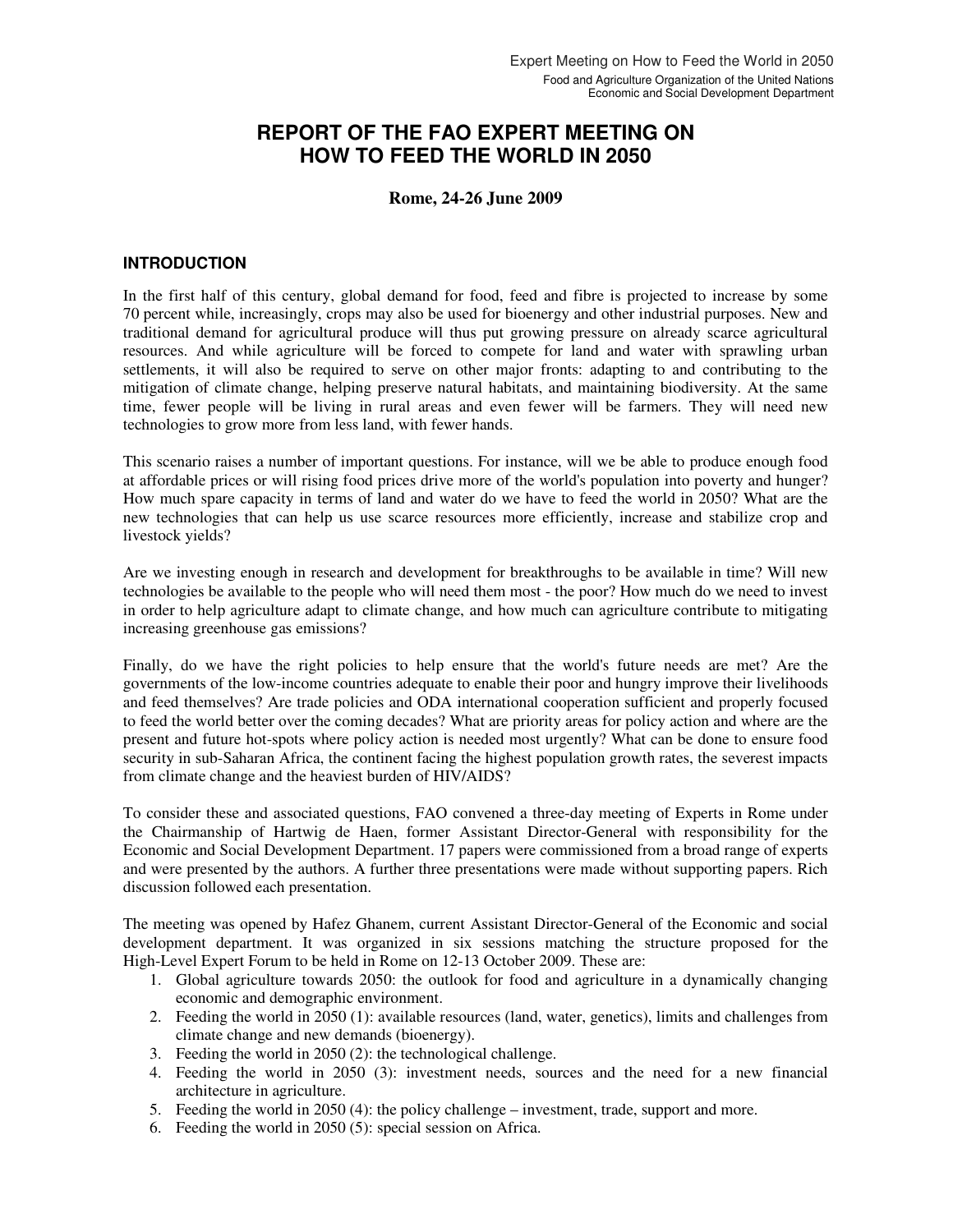The technical papers prepared for the Experts Meeting have been posted on the website at http://www.fao.org/wsfs/forum2050/wsfs-forum/en/ and will be published as a Proceedings document in due course. A synthesis document will be prepared as a basic background document for the High-Level Experts Forum in October.

A list of participants is attached as Annex 1 The agenda is attached as Annex 2

## **MAIN MESSAGES AND POLICY PRIORITIES**

A key message emerging from the discussions was that it should be possible to produce enough food in 2050 at a global level to feed a world population that has increased to more than nine billion. But this assumed certain conditions are met, and recognized that there are considerable uncertainties, including those related to the impact of climate change and the demand for biofuels on global food supply.

The key condition for meeting the production target participants identified was that there should be increased investment to sustain productivity growth: investment in R&D, technology, infrastructure and institutions, and also in environmental services and sustainable resource management.

The meeting agreed that it was essential not simply to focus on supply issues, but also on the demand side, and the question of access of the world's poor and hungry to the food they need to live active and healthy lives. Furthermore, it would be dangerous to focus exclusively on the aggregate and ignore regional disparities.

Participants agreed that there was a need to improve countries' ability to adapt and respond to new pressures and uncertainties: there was a likelihood of more frequent commodity price spikes in the years ahead, increased volatility in commodity markets, and increased incidence of extreme weather incidents linked to climate change. International trade would be particularly important with several regions forecast to remain in food deficit in 2050.

The policy priorities that emerged from the discussions were:

- increase investment in agriculture;
	- o research and development, infrastructure and institutions;
	- o also in up- and downstream sectors of primary agriculture, and in complementary sectors such as education and health;
- improve access to food;
	- o promote equitable growth in incomes (both farm and non-farm);
	- o improve risk management at household and national levels;
	- put in place safety nets for vulnerable groups;
- ensure well-functioning national markets and institutions as well as promoting international trade liberalisation;
	- o improve farmers' access to input and output markets while facilitating the transition out of agriculture for those who leave the sector;
	- o support the development of value chains benefiting smallholders
	- o reduce subsidies for biofuels;
	- o reduce trade barriers and
	- o improve regulatory frameworks for new technologies, including GMOs;
	- improve natural resource management;
		- o best practices, sustainability guidelines, payments for environmental services;
- build political will to address challenges that transcend the traditional decision-making horizons of producers, consumers and policy-makers.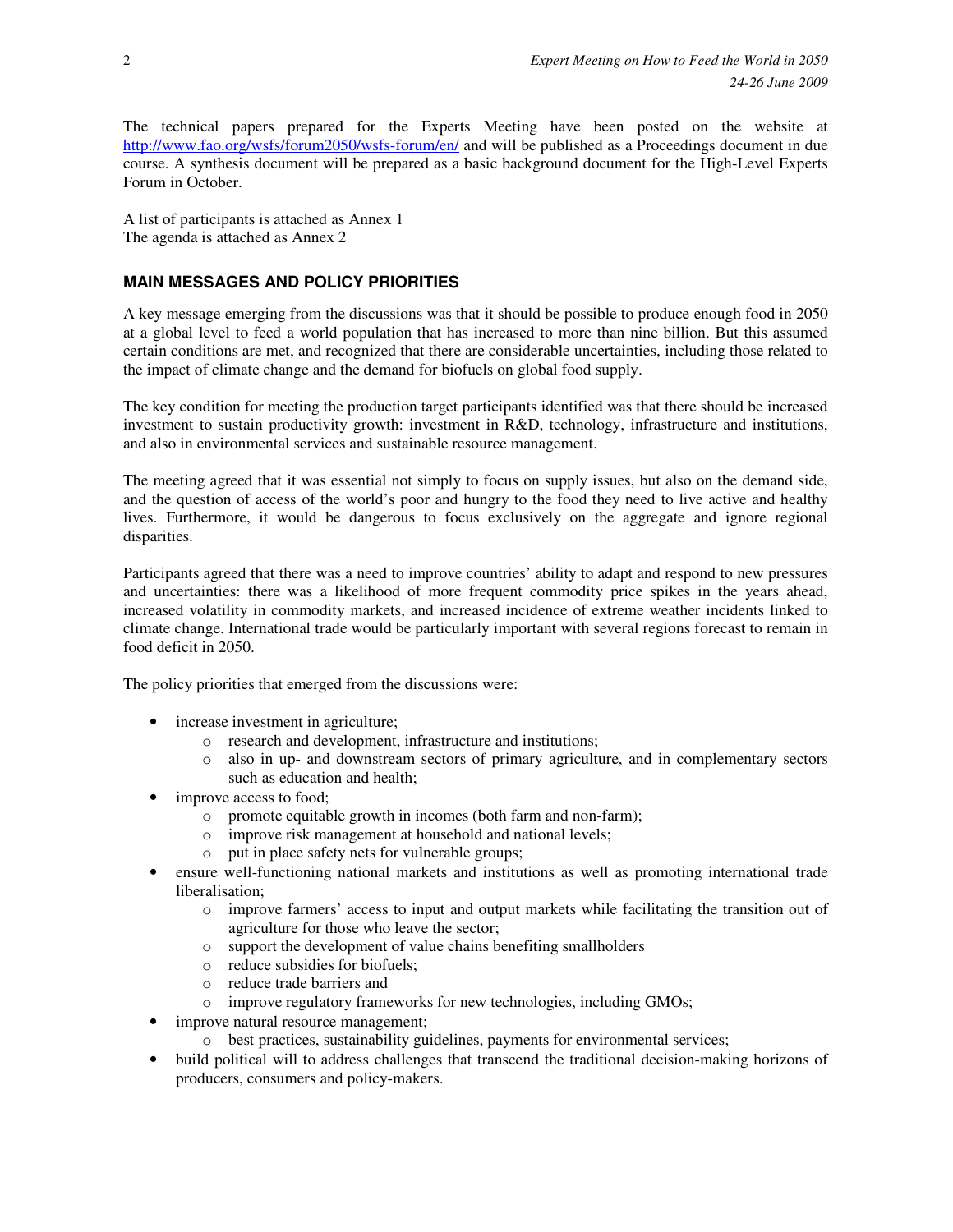### **THE DISCUSSIONS**

#### **Session 1: Global agriculture to 2050: how will the world's food and agriculture sector develop in a dynamically changing economic and resource environment?**

#### **Presentations:**

- 1. Macroeconomic environment, commodity markets: a longer term outlook. Dominique van der Mensbrugghe, Israel Osorio-Rodarte, Andrew Burns, John Baffes, The World Bank.
- 2. Poverty, growth and inequality over the next 50 year. Evan Hillebrand, University of Kentucky, USA.
- 3. Agrimonde: scenarios and challenges for feeding the world in 2050. Bruno Dorin, Patrick Caron, Bernard Hubert, CIRAD/INRA.

1. The opening paper noted that the recent commodity boom was the longest and broadest of the post World War II period. Although most prices have declined sharply since their mid-2008 peak, they are still considerably higher than in 2003, when the boom began. Apart from strong and sustained economic growth, the recent boom was fuelled by numerous other factors, including low past investment in extractive commodities, a weak dollar, fiscal expansion in many countries, and possibly investment fund activity. In addition, the diversion of some food commodities to the production of biofuels, adverse weather conditions, global stock declines to historical lows and government policies, including export bans and prohibitive taxes, accelerated the price increases that eventually led to the 2008 rally.

Discussing the macroeconomic environment, the paper noted that over the next 50 years, population expansion would slow down considerably, with an increase of some 50 percent over 2000, but coming off a high base, this still represents a rise of three billion people. There was expected to be nearly no increase in the high-income countries, compared to a 120 percent increase in the least developed countries, many of which have already been having significant difficulty in feeding their growing populations for both natural and man-made reasons.

At the same time, high-income countries have both stable populations and food demand and robust agriculture. This combination could lead to increased reliance of the least developed countries on food imports, with other regions lying somewhere in between – some with surpluses, such as many Latin American countries, and others with potentially growing deficits, as some in Asia. The bottom line is that global agricultural production has to increase at an average rate of 0.8 percent per annum simply to accommodate population growth, and in the least developed countries it would have to grow at an average rate of 1.8 percent over the 50-year period. The authors noted that over the last few decades, which saw a huge increase in world population and stagnant or falling agricultural prices, the growth of supplies was supported by sizeable improvements in agricultural productivity growth – but that this rapid growth has slowed somewhat recently.

On the question of climate change, the paper said that the net impact it was likely to have on agriculture was still being debated, at least at the global level. Some regions, notably the higher latitudes, could benefit from longer growing periods, largely offsetting the damage in regions of the lower latitudes. There was also some uncertainty regarding the impact of carbon fertilization.

Turning to biofuels, the authors noted that the trade-off between food and biofuel feedstock was quite limited in the case of cane-based ethanol. By contrast, ethanol based on grains has a direct effect on the prices of grains as well as of several important competing crops. The expansion of biodiesel has a strong and direct implication for vegetable oil prices and the feedstock and food demand are in direct competition. A large biodiesel expansion would push vegetable prices higher. Hence the expansion of biofuels based on grains and oilseeds is a potentially exacerbating factor for higher food prices and could compromise access to food for the poorest on the planet.

In conclusion the authors said that at a minimum the price spike of 2007/2008 shook global complacency as regards agriculture after an extended period of neglect. Experts were long aware about the fall in agricultural productivity growth and expenditures on research and development, but in a crowded field of international economic policy issues, the warning signs had so far been largely ignored.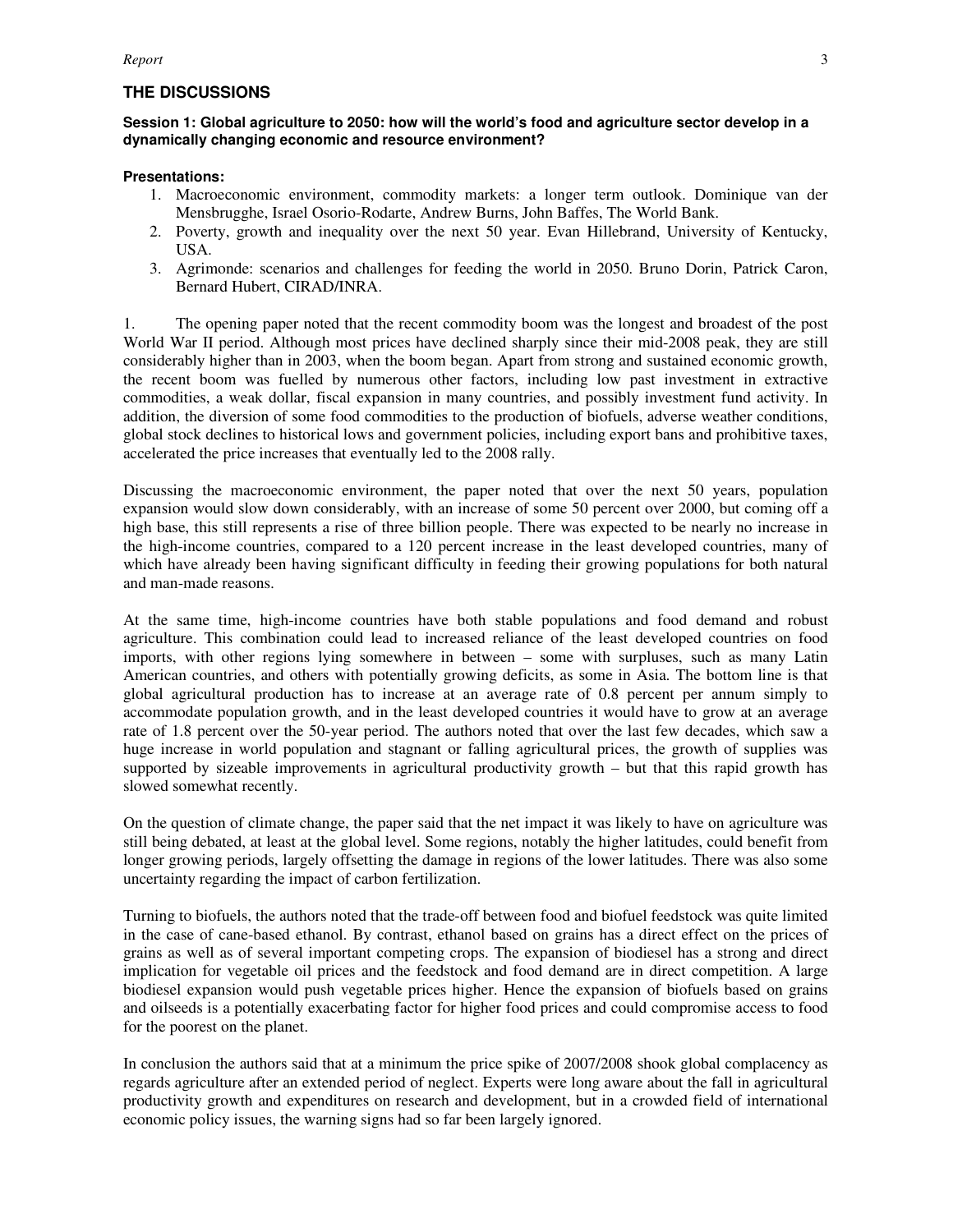Declining population growth and food saturation will temper food demand growth in the future, and there is sufficient land that will allow for some expansion, if managed appropriately and sustainably. It will require investment in infrastructure, which could be onerous, particularly in the poorer parts of the world. The ability to raise productivity is a concern, particularly in an environment with growing climate stress. It will require resources to enhance research and development as well as infrastructure and services, with an emphasis on regions where productivity lags far behind.

2. The starting point for Hillebrand's paper was the fact that global poverty has fallen dramatically over the last two centuries, and the fall has accelerated in recent decades, raising hopes that it could be eliminated within the next 50 years. He noted that if the non-OECD countries merely match the levels of economic growth achieved over the last 25 years, the global poverty ratio will fall from about 21 percent in 2005 to less than 12 percent in 2050, and the number of people living in absolute poverty will decline a further 250 million. If countries matched the levels of economic growth achieved during the height of the globalization boom of 2003-2007, absolute poverty would be wiped out far before then.

However Hillebrand also noted that progress over the last 25 years had not been uniform, and while dramatic improvement was recorded in China and several other large countries such as Indonesia, India, Pakistan, Brazil, Mexico and South Africa, Sub-Saharan Africa as whole saw a huge increase in the number of people living in absolute poverty and only a small decrease in the poverty ratio.

The paper examined two alternative scenarios for the next 40 years: the Market First scenario assumed rapid technological change in the OECD countries, a strong tendency toward convergence in the non-OECD countries based on globalization, pro-growth policies and institutional change. The Trend Growth scenario assumed less technological change, less globalization, and less improvement in economic policies in the slow-growth regions.

Under the Market First scenario, by 2050 the global poverty rate would have been reduced to only 2.5 percent. World food demand in this high-growth, medium-population-growth scenario increases by about 1.3 percent annually to 2050. World supply rises somewhat less because substantial improvements in technology and transportation infrastructure are assumed to cut crop losses sharply. Calories available per person rise everywhere and particularly so in Sub-Saharan Africa.

By contrast, under the Trend Growth scenario, most countries are assumed to continue on the same trajectory they have been on for the last 25 years. For some, notably China and India, this is a very good trajectory. But for Latin America, Africa and the Middle East, it is less so, and by 2050 the rate of extreme poverty in Sub-Saharan Africa is three times what it was estimated to be under the Market First scenario. The Trend Growth calculations assume that the regions that have been lagging do not transition onto a high growth path, which results in much higher poverty levels.

Hillebrand concluded by remarking that even more depressing scenarios had been considered, though not empirically explored, and he noted that resource constraints, if not met by technological solutions, would surely make the poverty estimates in the paper worse. A breakdown in the world market system, or even a gradual turning away from the system that has done so much to reduce global poverty over the last two centuries, would be disastrous.

3. The third paper of the opening session also looked at contrasting scenarios for feeding the world in 2050. The Agrimonde GO scenario focused on feeding the planet by making global economic growth a priority, while the Agrimonde 1 scenario looked at feeding the planet by preserving ecosystems.

Under Agrimonde GO, the world is preoccupied above all with the problem of employing and feeding a growing population. Huge investments in research and infrastructure, especially in developing countries, coupled with free trade, make it possible to meet steep increases in food demand. Economic growth is very intense, surpassing previous averages in several regions – mainly Sub-Saharan Africa and the former Soviet Union – owing to a combination of trade liberalization, extensive economic cooperation and the rapid diffusion of new technologies. In addition, investments in education and health are huge in all regions.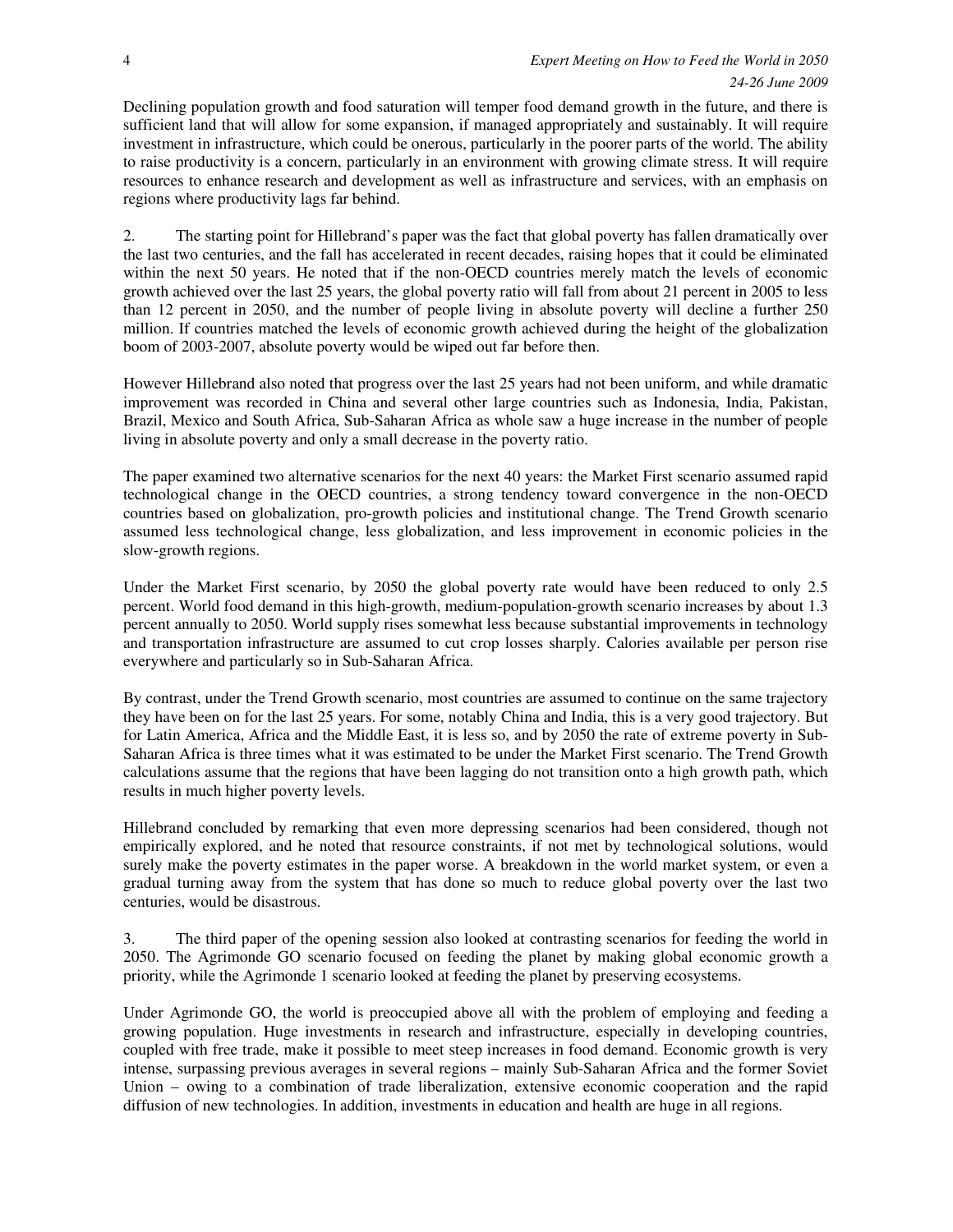#### *Report* 5

Under this scenario, the global availability of food calories per day and per capita, would increase by 818 calories between 2000 and 2050, with the steepest increases experienced in Asia, sub-Saharan Africa and Latin America.

Under the Agrimonde 1 scenario, global economic growth between 2000 and 2050 is driven by the growth of developing economies. Apart from the spread of ecological intensification practices, an infrastructure of regional planning and supply chains development has been put in place in these economies: transport, storage and industrial processing capacities, as well as services in health, education and training.

Owing to the upsurge of opportunities for wealth creation in rural areas, the rural exodus in developing countries has slowed down. Urbanization nevertheless continues and sometimes encroaches on the best agricultural lands. The acceleration of climate change at the beginning of the century has been a decisive incentive for technological change in agriculture. Ecological intensification technologies make it possible to minimize the environmental impact of agricultural practices, primarily on water, biodiversity and the soil.

Under this scenario, the Agrimonde authors predict that by 2050 diets in the various regions of the world will have converged as regards calorie intake, with a mean availability of about 3,000 kcal per person per day.

#### **Session 2 - The resource base to 2050: will there be enough land, water and genetic potential to meet future food and biofuel demands?**

#### **Presentations**

- 4. World food and agriculture to 1030/3050. Highlights and views from mid-2009. Nikos Alexandratos.
- 5. World agriculture in a dynamically changing environment: IFPRI's long-term outlook for food and agriculture under additional demand and constraints. Siwa Msangi and Mark Rosegrant, IFPRI.
- 6. The resource outlook to 2050. By how much do land, water use and crop yields need to increase by 2050? Jelle Bruinsma.
- 7. How do climate change and bioenergy alter the long-term outlook for food, agriculture and resource availability. Gunther Fischer, IIASA.

4. The first paper in the second session examined the possible evolution of world food and agriculture to 2050 in terms of the key variables – production, consumption and trade of the main commodity groups and the implications for food and nutrition in the developing countries.

The starting point for the analysis was FAO's projections of food and agriculture to 2015, 2030 and 2050, with base year 1999-2001, and published in 2006. These projections did not include biofuels. They indicated that all major commodity sectors of world agriculture would grow in the future at lower rates than in the past. The slowdown reflected the lower population growth and the gradual attainment of medium-high levels of per capita consumption in a growing number of countries. The slowdown would contribute to easing the rate at which pressures are mounting on resources and the broader environment from the expansion and intensification of agriculture. However, getting from here to there still involved quantum jumps in the production of several commodities. Moreover the mounting pressure will be increasingly concentrated in countries with low food consumption levels, high population growth rates and often poor agricultural resource endowments. The result could well be enhanced risk of persistent food insecurity for a long time to come in a number of countries in the midst of a world with adequate food supplies and the potential to produce more. Indeed, the analysis of four years ago had indicated that the target of halving the numbers undernourished by 2015 was unlikely to be attained. This prospect was becoming even more likely in the light of developments in recent years when, according to recent FAO estimates, the process of decline in the numbers undernourished, slow and inadequate in itself, was actually reversed.

The author noted that the last few years have witnessed upheavals that must be taken into account in passing judgement as to how relevant the views of the future reflected in the projections of four years ago are today. In the first place, there has been the intrusion of the energy markets into those for agricultural produce via the links of the high energy prices and the boost this gave to the demand for crops as biofuel feedstocks, helped by government policies favouring such use of crops. It is now widely accepted that this was a key factor explaining the food price surges up to mid-2008. Secondly, the overall economic outlook is being severely affected by the ongoing economic crisis, though the issue of how important this may prove for the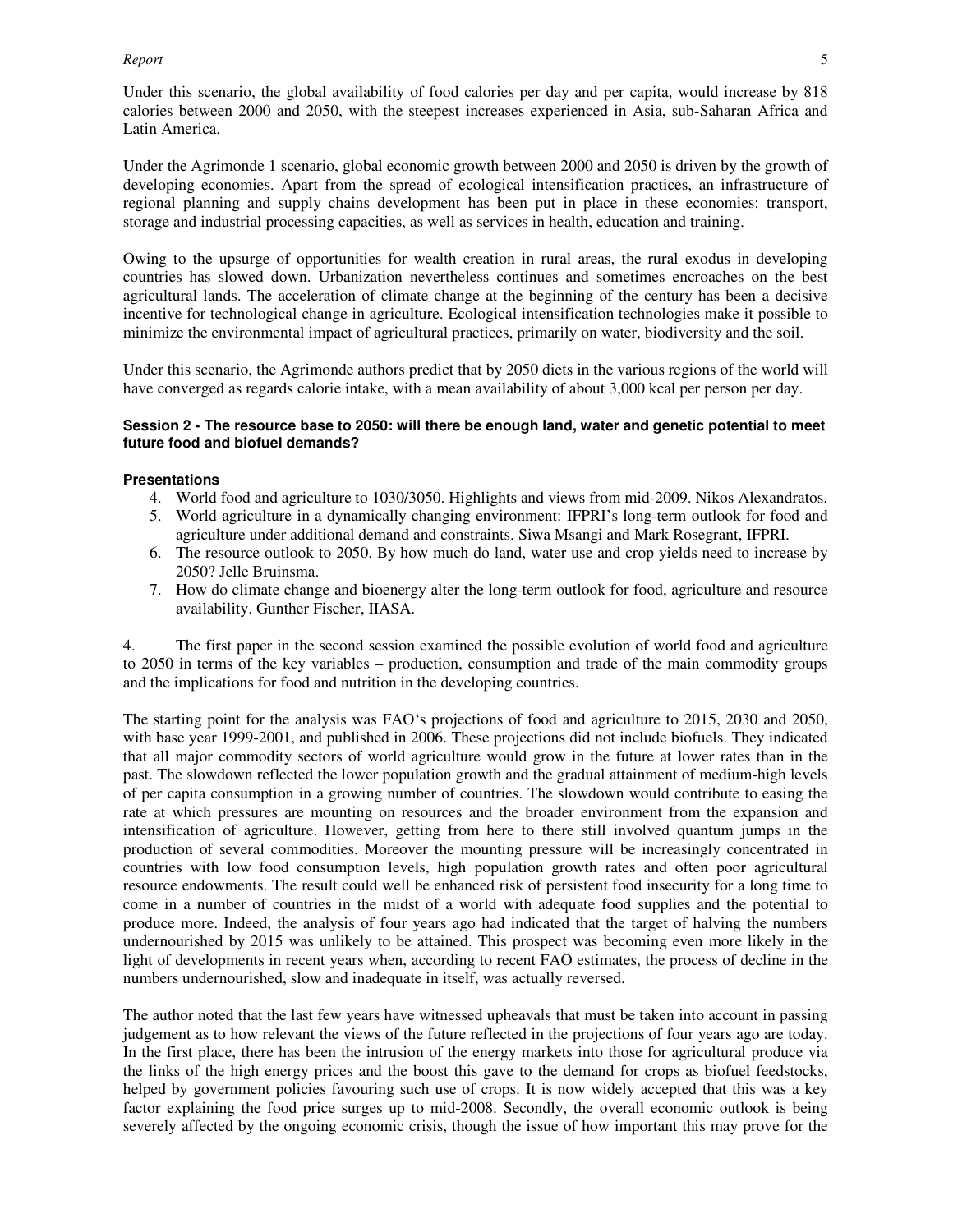longer term is moot. He used two criteria to run a reality check of the projections: (a) actual developments over the period 2000-2008, and (b) the latest medium term projections of the *OECD/FAO Agricultural Outlook 2009-2018,* both with and without biofuels. He concluded that on both criteria the projections without biofuels of four years ago for broad commodity and country group aggregates were still broadly valid.

The advent of biofuels represented a new element in the long term outlook and needed to be integrated into the standard projections of food and feed. The projected slowdown in the growth of world agriculture might be significantly mitigated or even reversed if the use of crop biomass for biofuels were to be further increased and consolidated. Existing biofuels projections for the medium term indicated that the demand from this source for food crops might be contained. However, much depended on developments in the energy markets. The assumption was often made that second generation biofuels would be coming on stream in about two decades. This might ease the food-biofuels competition but would not eliminate it, since biomass production for second generation biofuels would still compete for the common land and water resources.

If the biofuels sector were to expand significantly, the implications for agriculture, development and food security could be significant: it could give a boost to the development prospects of countries with abundant land and climate resources that are suitable for the feedstock crops. Several countries in Latin America, South-East Asia and sub-Saharan Africa, including some of the most needy and food-insecure ones, could benefit. Whether and to what extend this may happen is very uncertain, but the issue deserves serious analysis and evaluation. Of particular interest would be the possible adverse effects on the food security of the poor and the food-insecure if food prices were to rise because of resource diversion towards the production of feedstock crops for biofuels, and also the environmental implications of cultivated land expansion into pasturelands and forested areas.

5. The second paper, from IFPRI, explored the nature of several key drivers of change in food systems, and examined a number of possible entry points for policy interventions, in order to determine their effect on food prices and other market-driven outcomes. The authors said that the sharp increases in food prices that have occurred in global and national markets over the last several years have sharpened the awareness of policy-makers and agricultural economic analysts to the stresses facing the global food systems and the ecosystems that support them. The rapid increases in prices of key food commodities such as maize, wheat, rice and soybeans among others has mirrored the increase in prices of energy products and strengthen the recognition that energy and agricultural markets are becoming more closely linked.

The authors said that while many see the reversal of historically declining real prices of agricultural commodities as an opportunity for agricultural producers in both developed and developing countries, others remain concerned about the implications of high food prices and increased volatility in food markets on the welfare and well-being of vulnerable populations. IFPRI's projections indicated that world grain prices were likely to increase further by between 30 and 50 percent before 2050, and meat prices by an additional 20-30 percent beyond current high levels.

The paper said that the challenges and increased stresses that face global food production and distribution systems are particularly acute and pressing for sub-Saharan Africa, where high and persistent levels of food insecurity already exist, with roughly a third of the population having insufficient access to food and 43 percent living below the international poverty line. The constraints that lie in the way of Africa benefiting from higher producer prices of agricultural commodities on the world market are myriad, and include the fact that most of sub-Saharan Africa's agricultural production relies on rainfed cultivation and receives lower input levels of improved seed technology and fertilizer applications than other regions.

The paper said that the main socio-economic factors that drive increasing food demand are population increases, rising incomes and increasing urbanization. The combination of these latter two factors is also changing the nature of diets. Rapidly rising incomes in the developing world have led to an increase in demand for meat products, which in turn puts additional pressure on land resources for pasture and coarse grain markets for feed, including maize.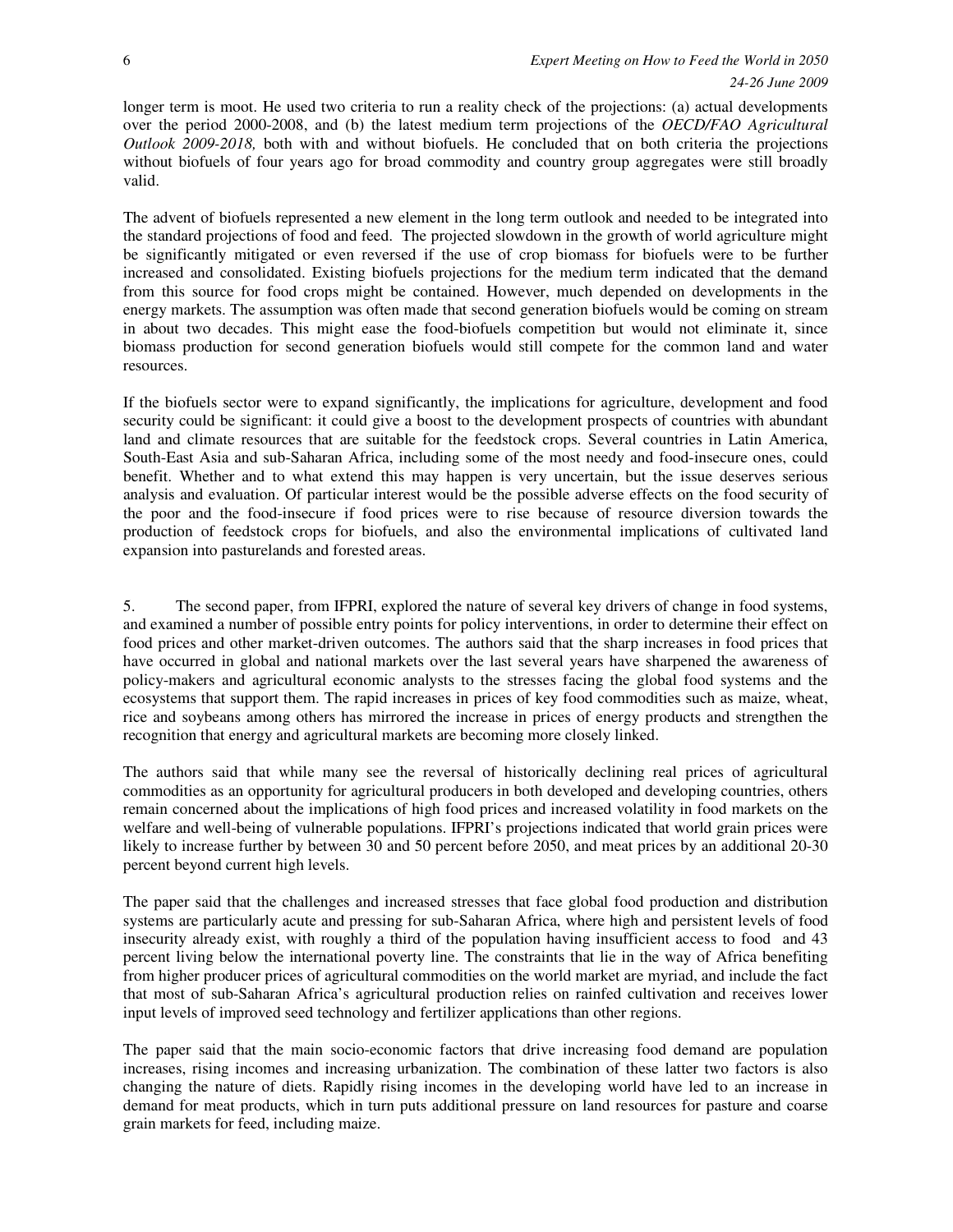The authors stated that increases in population and income increase pressure on natural resources to meet domestic, agricultural and industrial demand. Climate change and increasing demand for water resources will impact growing conditions, significantly impacting food production in the future. Developing countries are likely to have a 9-21 percent decline in potential overall agricultural productivity due to global warming. Already yield growth rates for major grains have been declining in recent decades and have dropped by roughly 50 percent from the highs of the 1960s and 1970s. One of the causes of this decline was undoubtedly a fall the growth of public agricultural research and development spending, down by 51 percent in real terms in the two decades since the 1980s.

Turning to policy responses, the authors said that on the demand side, policies governing the use of foodbased feedstocks for biofuel production could be altered to promote use of non-food feedstocks. On the supply side the urgent need was to boost cereals output by raising yields through policies that accelerate the improvement of crop technologies, including investing in irrigation systems.

The paper concluded by arguing that certain policies should be avoided when countries are faced with high food prices, in particular export bans, import subsidies and restoration of production subsidies. Instead policy-makers should focus on eliminating trade barriers, revitalising agricultural growth by expanding aid for rural infrastructure, services, research and technology, and ensuring safety nets are in place to shield the most vulnerable.

6. The Bruinsma paper focused on the additional demands on natural resources to meet the crop production levels in 2030 and 2050 projected by FAO in 2006. It concluded that growth in agricultural production will continue to slow down as a consequence of the slowdown in population growth and of the fact that an ever increasing share of world population is reaching medium to high levels of food consumption. Nevertheless, agricultural production would still need to increase by 70 percent overall and nearly 100 percent in developing countries by 2050 to meet the demand associated with a 40 percent increase in world population, in the process raising average food availability to 3,130 kcal per person per day. This translates into an additional billion tonnes of cereals and 200 million tonnes of meat to be produced annually by 2050.

The paper estimated that 90 percent of the growth in crop production would come from higher yields and increased cropping intensity, with the remainder coming from land expansion. Arable land would expand by some 70 million ha overall (less than 5 percent), with an expansion of 120 million ha in developing countries being offset by a decline of some 50 million ha in developed countries. Most of the expansion would take place in sub-Saharan Africa and Latin America.

Discussing the feasibility of the projected increases in land, water use and yields that are needed, the author noted that the Agro-Ecological Zone study shows that there are still ample land resources globally with some potential for crop production. The availability of fresh water resources shows a similar picture with supplies more than sufficient globally, but very unevenly distributed, with an increasing number of countries or regions within countries reaching alarming levels of water scarcity.

The potential to raise crop yields even with existing technology seemed to be considerable. Provided the appropriate socio-economic incentives are in place, there are still ample bridgeable gaps in yields, especially in developing countries.

Despite this potential, the paper concludes that all is not well. The fact that the world as a whole produces or could produce enough food for all is small consolation to the persons and countries (or regions within countries) that continue to suffer from undernourishment. The projected increases in yields, land and irrigation expansion will not come about solely as a result of market forces but will also require huge public intervention and investments, particularly in agricultural research and in preventing and mitigating environmental damage. In the problem countries, public intervention will continue to be required on the one hand to develop agriculture and to adapt agriculture to local circumstances, and on the other hand to establish social safety nets.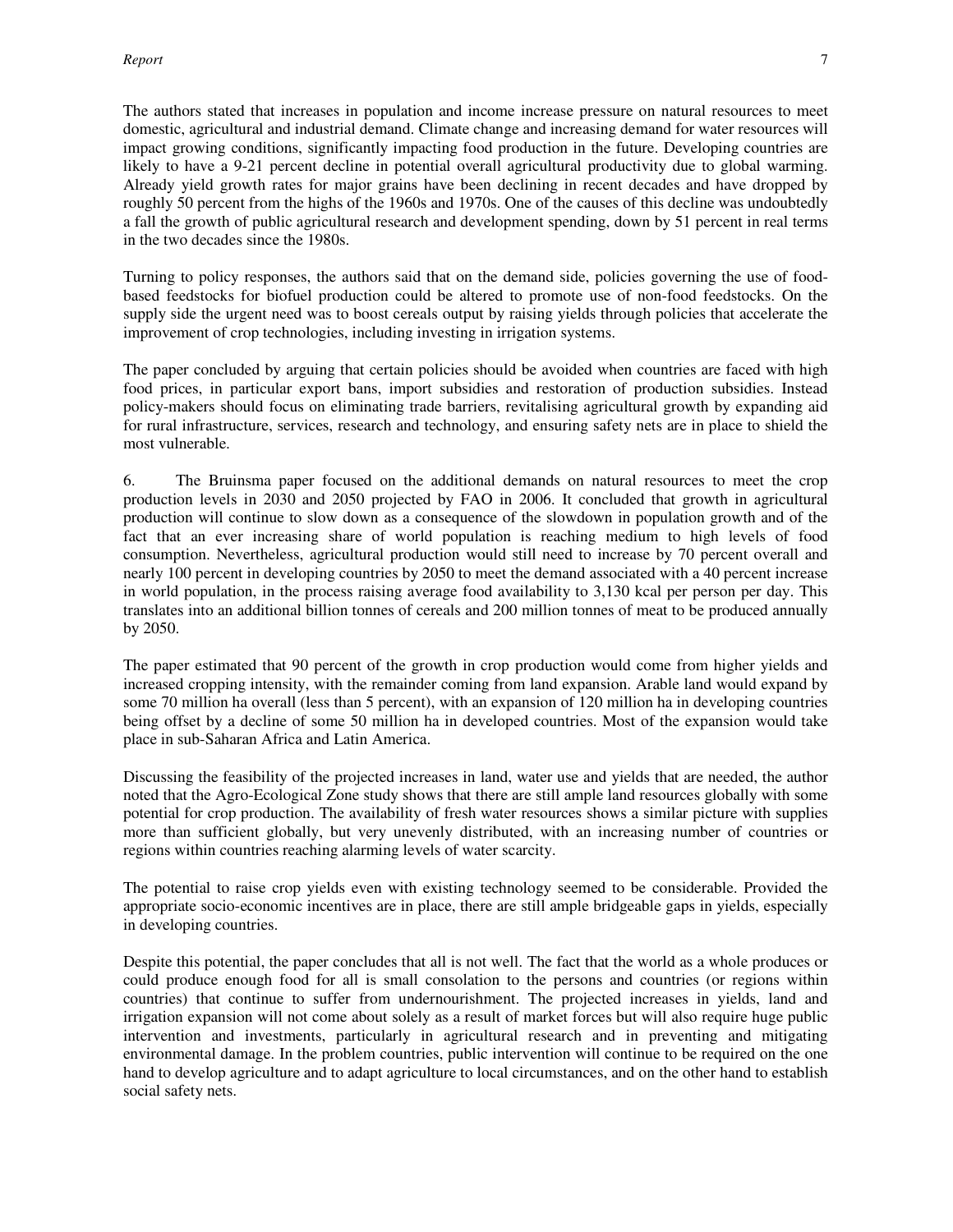7. Gunther Fischer presented the main themes of IIASA's Biofuels and Food Security Study, which included a review of world-wide biofuels development and policy support; assessment of the agro-ecological potential of first and second generation biofuel feedstocks; scenarios of first and second generation targets to 2020 and 2030; and impacts of biofuel expansion on food prices, agricultural value added, land use, and greenhouse gas emissions.

Analysing the likely positive, neutral and negative effects of global environmental change of agroecosystems, Fischer noted that global warming was likely to remove cool temperature limitations in some areas, particularly in higher latitudes, allowing longer growing seasons and faster growing periods. However it was also likely to result in temperatures exceeding thresholds for some crops, increases in crop water requirements and increased incidence of plant pests and disease, particularly in tropical regions. Changes in the composition of the atmosphere could result in crop yield increases as a result of CO2 fertilization and improvements in the efficiency of water use, but also increases in pollution. Further impacts could include changes in rainfall patterns, in soil moisture and surface runoff; increased occurrence of extreme weather events; and increased climate variability.

The study showed that the impacts of climate change on crop production are geographically very unevenly distributed, so that aggregate global figures reveal little. It predicted that autonomous adaptation, by shifting planting dates, changing cultivars, moist-conservation tillage, use of irrigation where economical, and switching crops, would offset some of the effects of gradual warming. The aggregate impacts of projected climate change on the global food system were thus relatively small, and the global balance of food demand and supply was not likely to be challenged until the middle of the century.

However the study also indicated that while atmospheric changes, and in particular CO2 fertilization, may initially increase the productivity of current agricultural land in the temperate latitudes, climate change, if not halted, would have a clearly negative impact in the second half of this century. It noted that changes in the frequencies of extreme events such as droughts, heat waves or severe storms would be more troublesome in the short term than gradual changes in average condition. It warned however that the impact of climate change on increasing the demand for irrigation water could be as large as the changes predicted due to socioeconomic developments in the period to 2080.

Summarizing the study and associated scenarios, Fischer said that the conclusion was that there would be strong increases in global demand for agriculture products – up about 70 percent in 2050 compared to 2000. There was expected to be increasing integration of agriculture, forestry and energy sectors through land competition for biomass production. There was limited availability of additional high quality land, and uncertainty regarding the viability of using marginal land. Finally there was growing risk of yield damage due to extreme weather episodes, and widespread negative climate change impacts could be expected after the middle of the century.

#### **Session 3 – The investment challenge to 2050: how much, where to invest, what priorities and what sources?**

### **Presentations:**

- 8. Investment requirements under new demands on world agriculture: feeding the world with bioenergy and climate change. Siwa Msangi and Mark Rosegrant, IFPRI.
- 9. Capital requirements for developing countries' agriculture to 2050. Josef Schmidhuber, FAO.
- 10. Drivers of investment in large-scale farming: evidence and implications. Klaus Deininger, Derek Bylerlee. World Bank.
- 11. International investments in agricultural production in developing countries: win-win or neocolonialism. David Hallam, FAO

8. The Msangi-Rosegrant paper stated that the results of the authors' analysis revealed a significant level of investment needed for key regions such as sub-Saharan Africa and South Asia, which hold most of the world's poor and undernourished and which will be hard hit by climate change. The role of irrigation was particularly important for those regions, like Africa, which depend heavily on rainfed agricultural production, and the need for roads also becomes important as a means of increasing market access.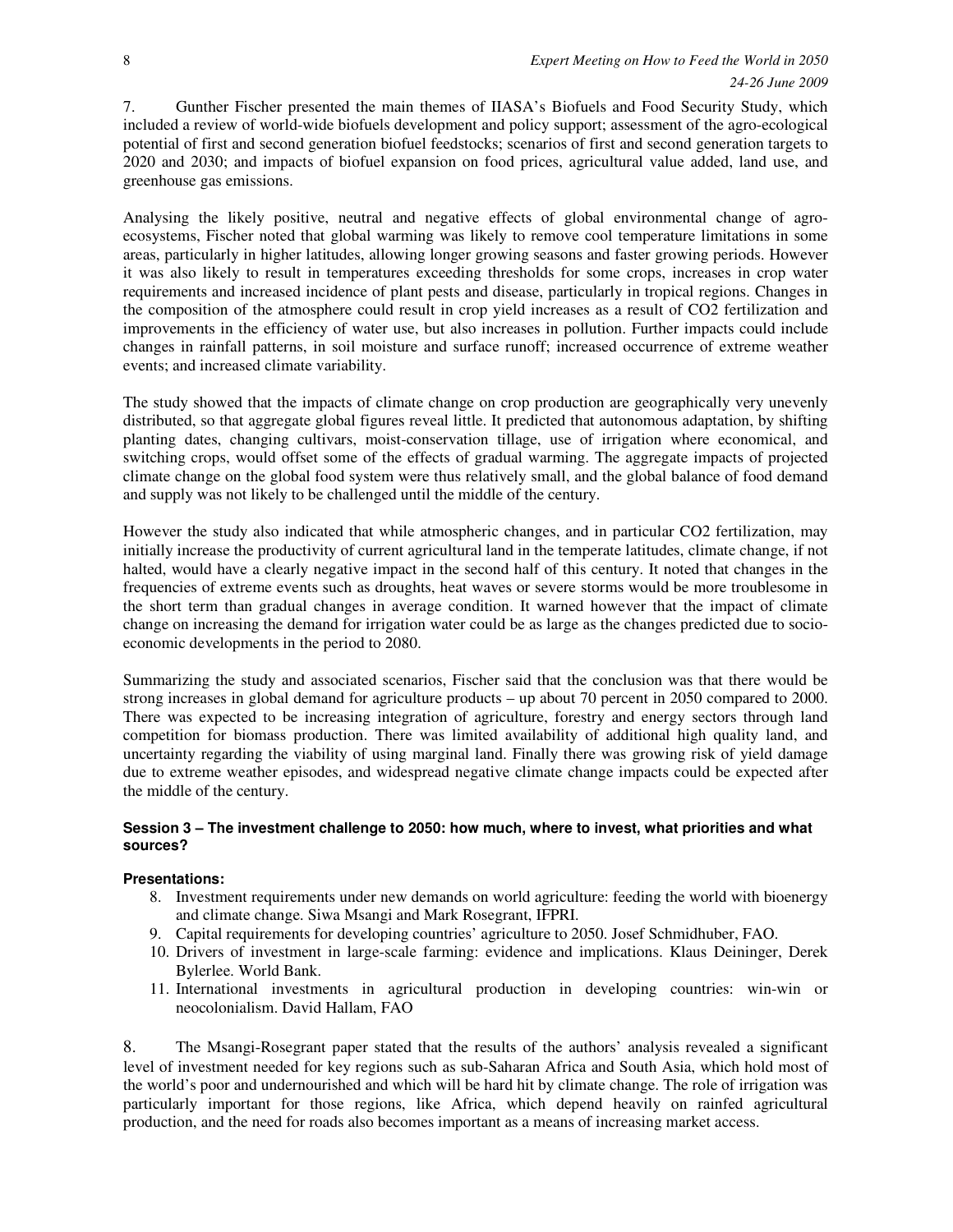The paper warned that reduced investment in crop and energy technology over time could lead to a longer term slowdown in the expansion of supply, eventually leading to higher prices as demand begins to grow faster. It noted that agricultural research dedicated to improving the productivity of staple crops had declined over the years as the United States and other developed regions shifted their research focus to reflect consumer preferences for processed, organic and humane products. This had slowed the diffusion of more relevant yield enhancing technology on developing countries. Better technology diffusion0 and more public money dedicated to developing country research programmes were critical to meeting growing food needs.

The message for policy-makers was that a combination of policy interventions was needed, to accelerate yield growth, increase commitments towards Research and Development from both private and public sources, and improve extension services and marketing and distribution infrastructure.

9. Schmidhuber's paper analysed the capital requirements for agriculture in developing countries to 2050, and concluded that there was an average annual requirement of some USD 210 billion gross, and USD 83 billion net, excluding the depreciation and replacement costs, at constant 2009 dollars. This resulted cumulatively in a gross investment requirement over the next 44 years of nearly USD 9.2 trillion to deliver the production increases projected by FAO. The author noted that a striking feature of the outlook was that the annual net additions to the capital stock showed a noticeable decline over time, resulting in a slowdown in the annual net requirement. The analysis suggested that overall growth would be characterized by a growing substitution of labour with capital and moderate total factor productivity growth. There would be marked regional differences, however. In Latin America growth would be capital and productivity based, with negative labour contributions, while in Sub-Saharan Africa, it would be heavily labour and only moderately capital based, with limited efficiency gains.

The analysis of expected revenues, capital stocks and land available per labourer suggested that many people in sub-Saharan Africa would remain dependent on labour-intensive, capital-saving forms of small-scale agriculture, in which many farmers will have too few resources and revenues to share. The paper said that the available capital stock per worker was identified as an important explanatory variable for inter-regional differences in performance. A farmer in Latin America has on average 10 times more capital available than his counterpart in sub-Saharan Africa. Latin American farmers also enjoy better infrastructure, research institutions, roads and electricity.

The paper said the regional disparities and the outlook for Africa posed questions as to alternative income sources that might be tapped. Emerging options included opportunities arising from higher energy prices and production of bioenergy feedstocks; income opportunities from the provision of environmental services; and a greater export orientation.

10. Derek Byerlee gave a presentation of preliminary findings of a World Bank study looking at the drivers of international investment in large-scale corporate farming. There was no accompanying paper. The study had set out to discover what was really happening on the ground; whether the policy, legal and institutional environment was adequate; were these sound investments; and what social and environmental impact were they having. He said such investments involved opportunities and risks. On the positive side there was the prospect of using abundant land in remote regions, of developing exports, of moving into new industries such as biofuels, of generating employment and transferring technology. But the risks included lack of attention to existing land users, undermining governance, short-term interests and negative environmental impact.

The study's initial findings were that the trend to large investment in farms in developing countries was not new, and it took many forms. It appeared that there were more proposals than approved deals, and that many investments were speculative. Analysis had identified elements of a conducive policy framework for such investments that started from a clear definition of land rights and policies for transfer and joint ventures. There needed to be land available with potential for development, and clear process for the acquisition or transfer of public and private land wit6h appropriate compensation. Investors needed transparency in the supply and approval procedure, and institutional roles needed to be clear and coordinated. And finally there needed to be sensible environmental and social safeguards.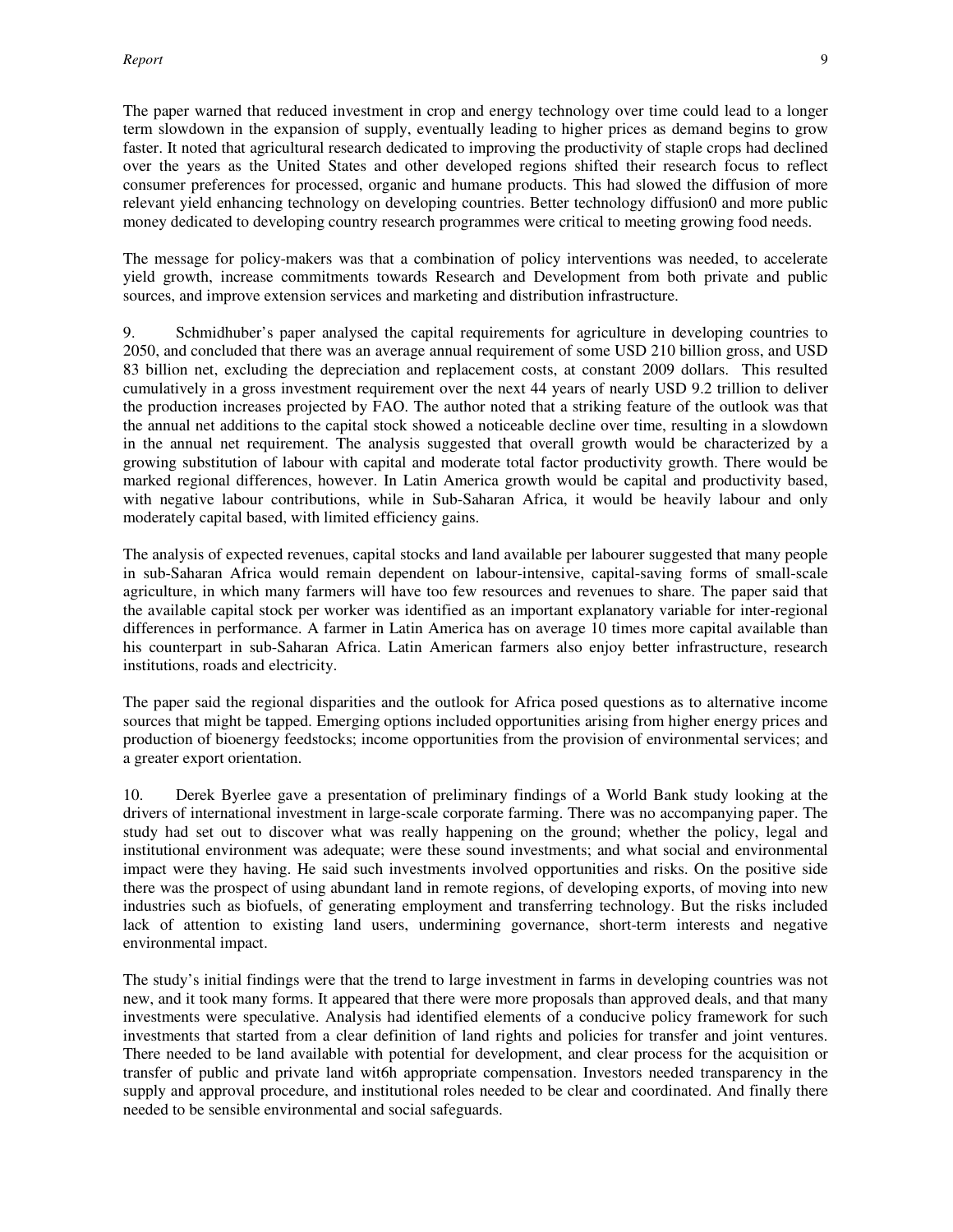For the future, Byerlee said the interest in land acquisition was likely to continue, with some governments very active and with deep pockets. Developing countries needed to develop the capacity to manage the process better, and there was considerable interest mainly from the investor side, in the development of a Code of Conduct.

11. David Hallam's paper also looked at the recent resurgence of interest in international investment in agricultural land. He noted that purchases and leasing of agricultural land in Africa by investors in various Gulf States for food production in support of their food security strategy had perhaps attracted most attention, but were in fact just one of a variety of actual or planned investment flows. The paper noted that complex and controversial issues – economic, political, institutional, legal and ethical – were raised in relation to food security, poverty reduction, rural development, technology and access to resources, especially land, in the country offering the land.

Hallam said that investor motivation varied, but included portfolio diversification and biofuel production as well as food security, reflecting a fear arising from the recent high food prices and policy-induced shocks that dependence on world markets for food supplies has become more risky. Investors seek enhanced food security for themselves by acquiring land and water resources in countries where they are more abundant. He noted that many investors sought to buy land, since titled ownership of assets was seen as most secure, but there were many arguments against this from the point of view of the host country. Acquisition of land does not necessarily provide immunity to sovereign risk, and can provoke political and economic conflict, the paper said. Other forms of investment such as contract farming and out-grower schemes can offer just as much security of supply.

Turning to the benefits of these investments, Hallam said the financial benefits to host countries might be small, but there was a potential for providing developmental benefits through technology transfer, employment creation, infrastructural provisions, production increases, and export earnings. But he warned that there were additional political and ethical concerns where the host country was food insecure. While there was a presumption that investments would increase aggregate food supplies, this did not imply that domestic food availability would increase, notably where food produced was repatriated to the investing country.

The paper said that if the general developmental benefits of international investments were to be realised, then appropriate policy, institutional and legislative frameworks needed to be in place to guarantee them. Apart from the financial terms and conditions, provisions may be needed covering local sourcing of inputs, including labour, social and environmental standards, property rights and stakeholder involvement, food security concerns, distribution of food produced between export and local markets, and distribution of revenues. Trade policy was also involved where investors wanted to repatriate food produced and some countries had offered trade policy exceptions such as agreements not to impose export controls even in times of domestic food crisis. The case for an international code of conduct which highlighted the need for transparency, stakeholder involvement and sustainability, and emphasised concerns for domestic food security and rural development, needed to be explored.

### **Session 4: The investment challenge and the technology challenge to 2050**

### **Presentations:**

- 12. Foreign Direct Investment and other forms of TNC participation in agricultural production: trends and implications. Hafiz Mirza and Anne Mirous, UNCTAD
- 13. Investment in developing countries' food and agriculture: assessing agricultural capital stocks and their impact on productivity. Gustavo Anriquez, FAO, Hartwig de Haen, Oleg Mivyevskiy and Stephan von Cramon-Tauadel, University of Gottingen.
- 14. Can technology deliver on the yield challenge to 2050? R.A. Fischer, Derek Byerlee, G.O. Edmeades.
- 15. Setting meaningful investment targets in agricultural research and development: challenges, opportunities and fiscal realities. Nienke Beintema, Howard Elliott, IFPRI.

12. Hafiz Mirza presented UNCTAD analysis of the involvement of trans-national companies in investing in developing countries, demonstrating how companies are active at all points in the global value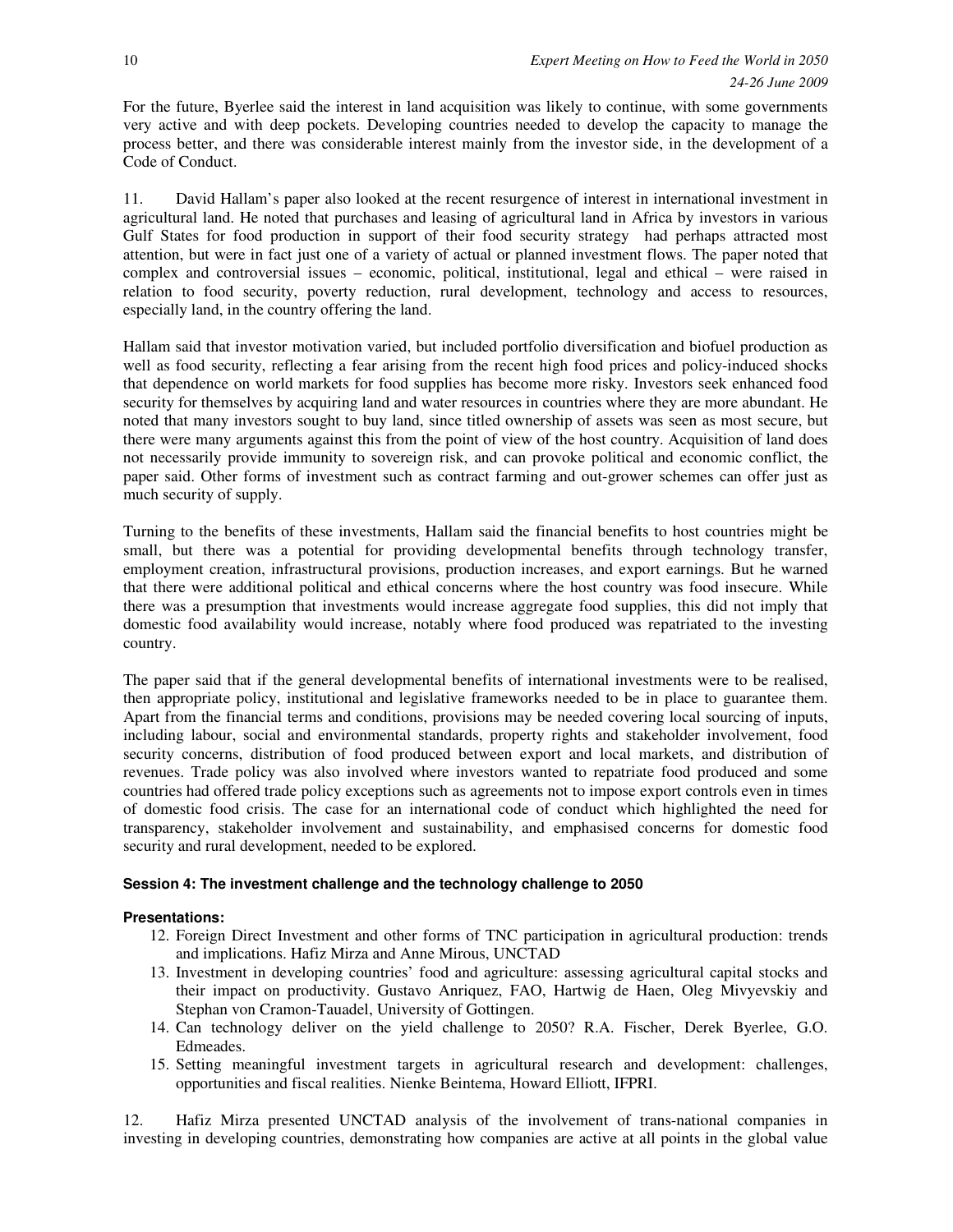#### *Report* 11

chain, from input supply, seed propagation, production on the farm, basic processing, trading and logistics, processing and retailing. There was particular interest in making direct investment in land, either through outright ownership, the preferred option, or long-term leases. Generally it was the policy of the host country that determined the form of land tenure. But at the same time there was a discernible trend to short, medium and long-term contract farming arrangements.

UNCTAD's figures showed that while the trend of overall FDI to agriculture, forestry and fishing was fairly flat, there had been a significant increase in the food and beverage sector (including tobacco) in the last few years. The main products targeted by trans-nationals included corn, cotton, dairy products, floriculture and fruits, meat and oil crops, rice, soybeans, sugarcane, vegetables and wheat. Most of the investing companies were based in United States and Europe, but also some North African and Middle Eastern countries, China and South Africa.

13. Stephan Cramon and colleagues reported that the fixed capital stock (ACS) in primary agriculture has been growing at global level over the last three decades, although for most of this period at a declining rate. At the same time there seemed to be a shift in the relative share of capital formation between different regions and country groups. The paper clarified that the productive capacity of the food and agriculture sector entailed not only the physical assets at farm level, but also the working capital in the form of fertilizer, seeds and pesticides used in the production process, public rural infrastructure, capacities in science, technology and extension services, productive capacities in up and downstream sectors throughout the agricultural commodity chain, as well as human and social capital.

The paper noted that annual rates of growth in the stock of improved agricultural land have been declining at global level over the period. This could reflect, at least in part, a reduction in the willingness to invest in improving the productivity of the existing stock of land. The authors noted that ACS had grown the least in countries with the highest prevalence and depth of hunger. In several of the least developed countries, in particular in Sub-Saharan Africa and South Asia, the growth of the population active in agriculture had outstripped the rate of ACS growth. This development was particularly worrying because it severely limited these countries' ability to increase labour productivity in rural areas and hence to reduce poverty and undernourishment. By contrast, countries making the most progress towards reaching the World Food Summit target of halving the number of undernourished citizens by 2015 have realized relatively high rates of growth of ACS per worker in agriculture.

At the same time they found a direct correlation between government expenditure on agriculture and capital formation in a sample of developing countries. This correlation confirmed the decisive role of public expenditure in creating an enabling environment in terms of infrastructure and sustainable access to natural resources. Public expenditure on agriculture could be an important ingredient in an investment climate conducive to agricultural development and the reduction of hunger. This finding should be a strong signal for governments in developing countries to change priorities in budget allocations so as to avoid, or at least reduce, any existing discrimination towards agriculture

The authors remarked that a common feature of countries that had been successful in reducing hunger and poverty was that they not only had higher overall rates of economic growth than the less successful countries, but that they achieved this higher growth through a relatively higher growth in agriculture. Other features were an absence of conflict, good governance, functioning markets, public investment in rural infrastructure and a greater degree of integration in world markets than the less successful countries. Such success stories could be found in all regions.

14. Tony Fischer and colleagues started from the premise that given land and water scarcity, climate change and rising energy prices on the supply side, and growing markets for food, feed and fuel on the demand side, global grain markets will be tighter in the future than over the past 40 years. Given that area expansion will at best be small, agricultural growth will be more reliant than ever on raising crop and animal yields. However the growth rate of cereal yields has been falling since the Green Revolution years.

Changes in global yields were important for global food security. In a globalizing world, many countries will increasingly depend on trade to provision their food needs, which should encourage production in the lowest cost regions, barring significant trade barriers. However there are many situations where trade will be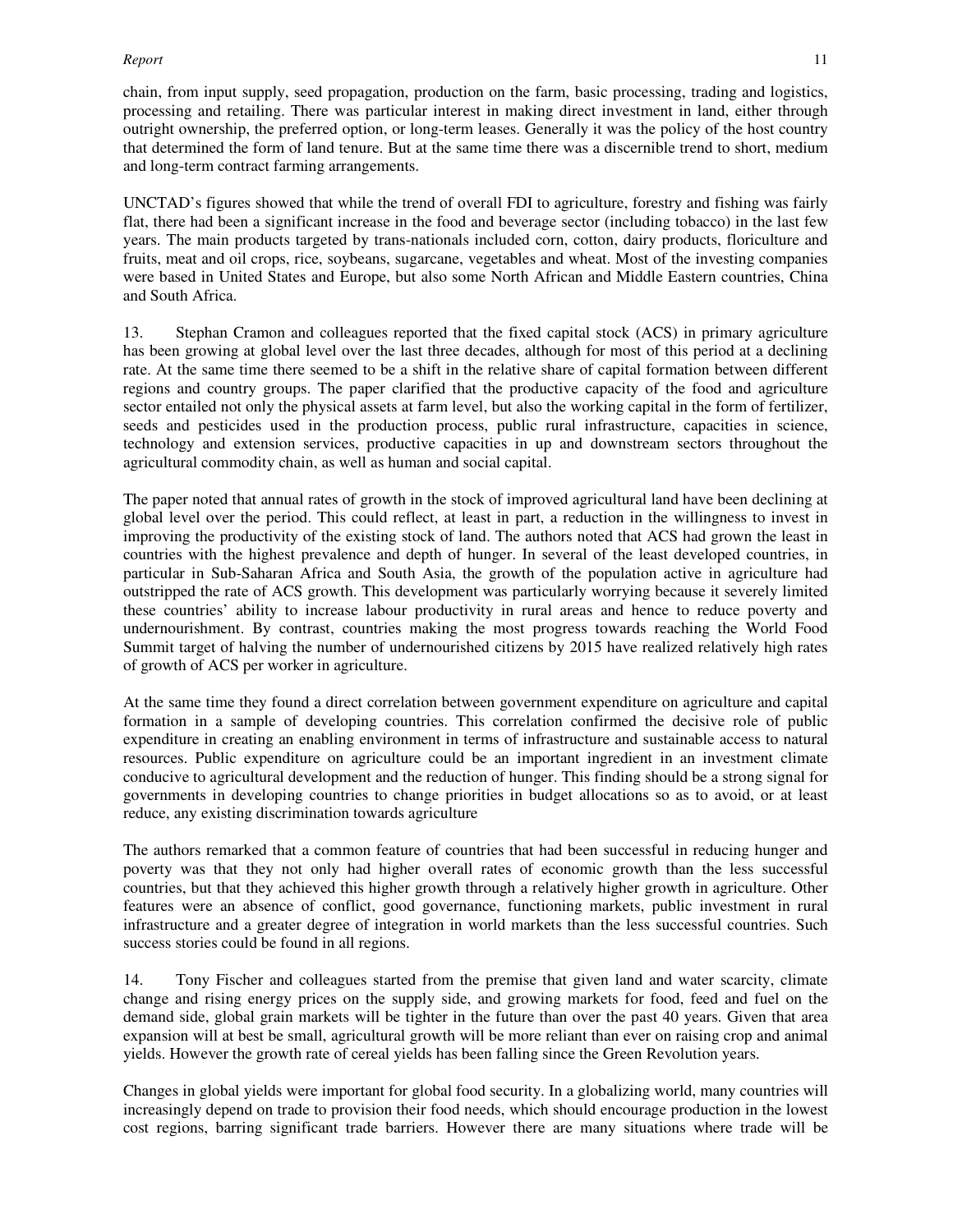inadequate to assure food supplies. India and China, for example, would have little choice but to produce most of their staple foods, especially rice, given relatively small world markets in relation to their huge domestic markets. In Africa too, poor infrastructure, landlocked location and lack of foreign exchange necessitated that much of the food be produced near where it is to be consumed. The high population growth in some of the more densely populated African countries places an additional urgency on accelerating domestic production.

The paper analyzed the gap between yields achieved in research stations and on the farm, in several crops and different regions. It concluded that despite impressive gains in yields over the past 50 years in most of the world, large and economically exploitable yield gaps remained in many places, especially in the developing world and nowhere more so than in sub-Saharan Africa where food supply is most precarious. The authors stated that in the short to medium terms there were many technologies that are in their early stage of adoption that promised a win-win combination of enhancing productivity and sustainably managing natural resources. These included conservation farming approaches based on no tillage and the GM technology revolution – both still only used on less than 10 percent of the world's cropland.

However yield gains could not be achieved by technology alone, but also required complementary changes in policies and institutions. Innovations were required in risk management, market development, rural finance, organizing farmers, and provision of advisory services. Overall the authors said they were optimistic of the world's ability to feed itself in 2050, but the history of agriculture in the  $20<sup>th</sup>$  century teaches us that investment in R&D will be the most important determinant. Resilience, flexibility and policies that favour R&D investment in staple food research and efficient input use will be the pillars on which future food security depends.

15. Beintema and Elliott reported that global public spending on agricultural R&D, including government, non-profit and higher education sectors, totalled some USD 25 billion in 2005 dollars in 2000, the latest date for which comparable global data are available. This was a considerable increase on the USD 16 billion reported in 1981, but growth was not even across regions. Spending in the Asia-Pacific region more than doubled, while in contrast spending in sub-Saharan Africa only grew on average by 0.6 percent annually. More worrisome is that spending for sub-Saharan Africa as a whole actually contracted slightly during the 1990s, with more than half the countries for which data is available spending less in 2000 than they were in 1991.

The authors found that the government sector is still the largest contributor to public agricultural research, accounting on average for 81 percent of total funding, although in sub-Saharan Africa some 35 percent of funding was received from donor loans and grants. They noted that the Comprehensive Africa Agriculture Development Programme committed countries to double the current annual spending on agriculture research within 10 years, which would mean an average 10 percent annual increase – substantially higher than the average 1 percent seen in the 1990s.

The authors stated that in order to reverse the general under-investment, meet various political targets and prepare for emerging challenges in the coming decades, more investment was clearly needed. But they warned that this presumed that there was sufficient research capacity to address the targets, or the commitment to invest what is needed in developing that capacity. The rate at which research capacity can grow is linked to the strength of the higher education system, which itself requires retooling.

Regarding the focus of new investment in R&D, the paper said the options lie in areas where new knowledge, science and technology are needed to meet pre-stated goals of environmental sustainability, economically sustainable development, hunger and poverty reduction, and improving nutrition and human health. It noted that there were some areas where the challenges were likely to grow with climate change, population growth and increasing resource scarcity. It also urged greater involvement of women and called for policies that encourage the increased participation of women, not only to secure gender balance, but also to tap substantial additional human resources for agricultural R&D.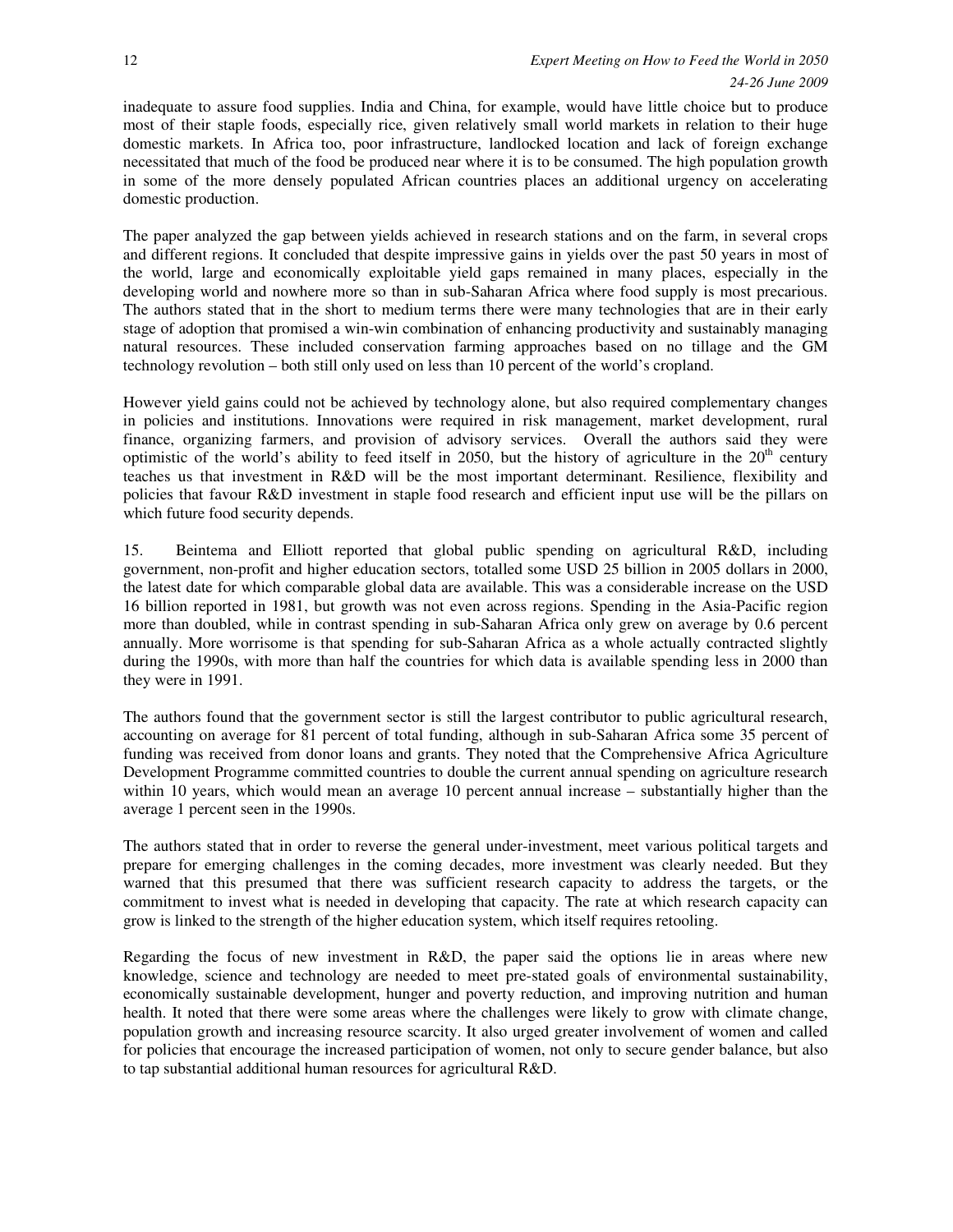#### *Report* 13

#### **Session 5: Feeding the world in 2050: the global policy challenge**

#### **Presentations:**

- 16. Evolving structure of world agricultural trade and requirements for new world trade rules. Alexander Sarris, FAO
- 17. Farm support policies that minimize global distortionary effects. Aziz Elbehri and Alexander Sarris, FAO

16. Alexander Sarris said that the recent world food crisis of 2007-2008 had alerted the world and policy-makers to the fact that global agricultural productivity growth has been slowing down, and highlighted the fact that current national agricultural trade policies and the current world trade rules as agreed in the WTO Agreement on Agriculture, may not be adequate to prevent such crises in the future. At the same time, changes in climate may be the precursors of more potential food crises, with significant negative impacts on many poor across the world. This necessitated a reconsideration of the factors that drive long-term agricultural trade and the needs of future global agricultural trade rules.

The paper defined the causes of the recent food price spike as being growing world demand for basic food commodities; demand for cereals for biofuel production; the rise in petroleum process; slowing rates of increase in farm productivity; the gradual decline in global food commodity stocks; commodity speculation, and macroeconomic factors such as US dollar depreciation. It also pointed to a tendency towards hoarding and panic buying and the imposition of policies affecting the normal flow of commodities.

The medium-term outlook for agricultural commodities is that while the growth rate of world demand would slow in the next 10 years, demand for income sensitive products will grow faster. Growth in food demand will be faster in developing countries for all types of products and supply is expected to keep up, with moderate increases in productivity. Nevertheless new demands especially for biofuels are likely to keep prices firm in the medium term. The overall conclusion is that global food commodity markets are likely to stay volatile in the next few years until stocks are replenished, petroleum prices stabilize and the global financial crisis works itself out.

Looking at the effects of price volatility, Sarris said that price instability can undermine the perceived legitimacy of the global market as a place in which countries can buy food supplies on a regular basis and make use of trade to supplement domestic production. The WTO rules were currently unbalanced in that they spring into action when prices are low but do little to constrain government action when prices rise. So export subsidies are constrained and tariffs are bound, but export taxes are not limited and export embargoes hardly mentioned. The ability of the world trade system to respond in times of price volatility is likely to be tested severely in the future, and some creative institutional arrangements may be needed.

In his conclusion Sarris noted that many developing countries and especially LDC countries in Africa, have become more food import dependent without becoming more productive in their own agricultural producing sectors, or without expanding other export sectors to be able to pay for that import dependency. This implies that they may have become more exposed to international market instability and hence more vulnerable. Given population growth patterns and income projections, the largest challenge in the coming decades seems to be to ensure a global trading system that balances the objective of an orderly and dependable market for food with the objective of growth of many currently developing and least developed countries.

Sarris took the opportunity of his presentation to discuss components of a possible International Grain Clearing Arrangement to guarantee the performance of medium and long-term grain contracts between countries or private entities, and also a proposal to ensure food imports in low income net grain importing countries through a dedicated Food Import Financing Facility.

17. Aziz Elbehri noted that in OECD countries, farm support policies stimulate domestic production, but also create distortions in world markets, inducing disincentives in developing countries' agricultural production in the long run. He noted that OECD farm policies were changing and perhaps reducing their degree of market distortion. At the same time developing countries were not affected uniformly by OECD policies as a result of differentiated selective trade preference between countries. A key challenge was how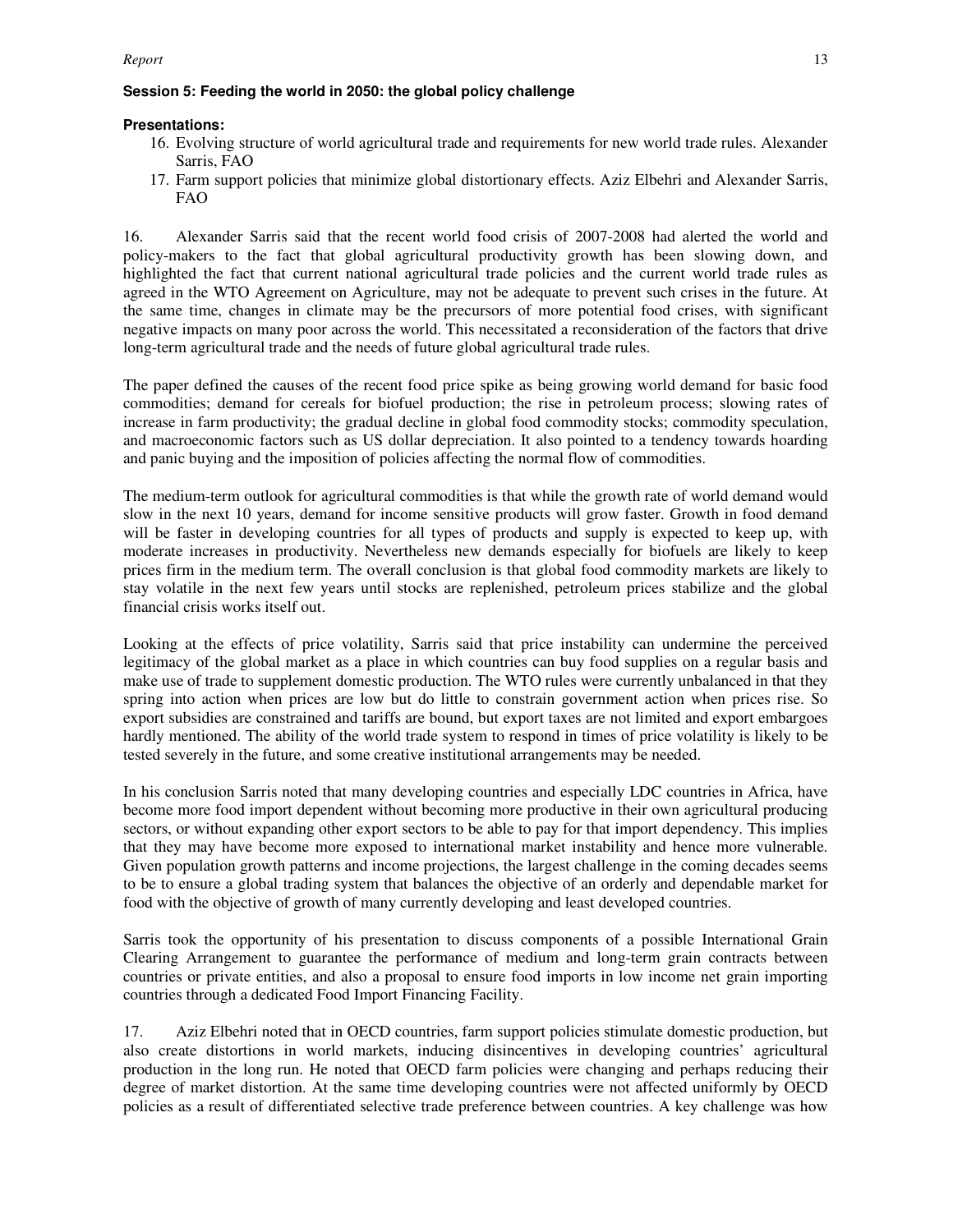to shape and design support to farmers in both developed and developing countries without hurting the farmers in the developing world and at the same time promoting global food security.

The paper discussed a range of policies which might be non-distorting. It noted that farm policies in developed countries have progressed towards decoupled payments, and said this should be further encouraged. It suggested that agricultural insurance in OECD countries should deal only with extreme and unpredictable agricultural risks that cause market failures. It urged decoupled policies to maintain agricultural production reserves in high income countries through policies such as set-aside, as an alternative to expensive physical commodity reserves.

In developing countries there should be promotion of public and private sector investment strategies with an emphasis on public goods type investments such as infrastructure and technology. There should also be a focus on the input side, developing the infrastructure for supply of inputs such as seed and fertilizer, and promoting input subsidies. Trade policies should be used selectively to support and complement domestic investment programmes. Risk reduction and risk coping policies in developing countries should be promoted and carbon offsets in developed countries should be used to promote carbon reducing but at the same time productivity enhancing agricultural technologies and investments in developing countries.

The paper said the largest trade distortions were created by market access restrictions imposed by OECD countries on agricultural imports and these restrictions should be lowered significantly, particularly as regards the least developed countries. Such restrictions, in the form of tariff barriers, standards, phytosanitary restrictions etc. significantly impacted developing country trade. The author also urged flexibility for developing countries and especially LDCs in the Doha Round, and suggested that OECD countries might offer compensatory financing for developing country producers, perhaps by putting a percentage of farm subsidies into a global development fund. The paper also urged the promotion of a Food Import Financing Facility to insure LIFDCs against sudden and adverse movements in the food import bills, and urged the promotion of a market-based and more automatic compensation scheme for negative agricultural earnings variations for commodity-dependent low income countries.

### **Session 6: Africa's special role, problems and needs: what development model for Africa?**

### **Presentations:**

- 18. Challenges and opportunities for African agriculture and food security. Hans P. Binswanger-Mkhize, Tschwane University.
- 19. Can the smallholder model deliver poverty reduction and food security for a rapidly growing population in Africa? Steve Wiggins, ODI.
- 20. African agriculture in 50 years: smallholders in a rapidly changing world? Paul Collier and Stefan Dercon, Oxford University.

18. Binswanger opened his paper and presentation with an upbeat assessment of future prospects for Africa, stating that after decades of decline of per capita food production, we are now in a period of new optimism about the prospects for Africa and African agriculture. Economic growth was near 4 percent, agricultural growth about 1 percent, armed conflicts were down and democracy had advanced significantly. The paper analyzed the causes of Africa's failure to grow as rapidly as the rest of the developing world in past decades, which had left a terrible legacy of poverty and hunger.

The paper said that the higher food prices of recent years meant African agriculture was likely to become more profitable. It noted that the resumption of overall economic growth and agricultural growth had not been caused by significant investments in infrastructure, any closing of the agriculture technology gap or the provision of better services to smallholders. Private input and output markets had not developed as fast as expected and farmers continued to be severely penalized by inadequate competition in these markets and by higher input prices and lower farm-gate prices than in other regions of the world. Binswanger also noted that growth had resumed despite continued high population growth, the AIDS crisis and the onset of measurable climate change. Indeed, he stated that higher world prices combined with rapid demand growth associated with population growth, urbanization and income growth opened the greatest opportunities for African farmers in domestic and regional markets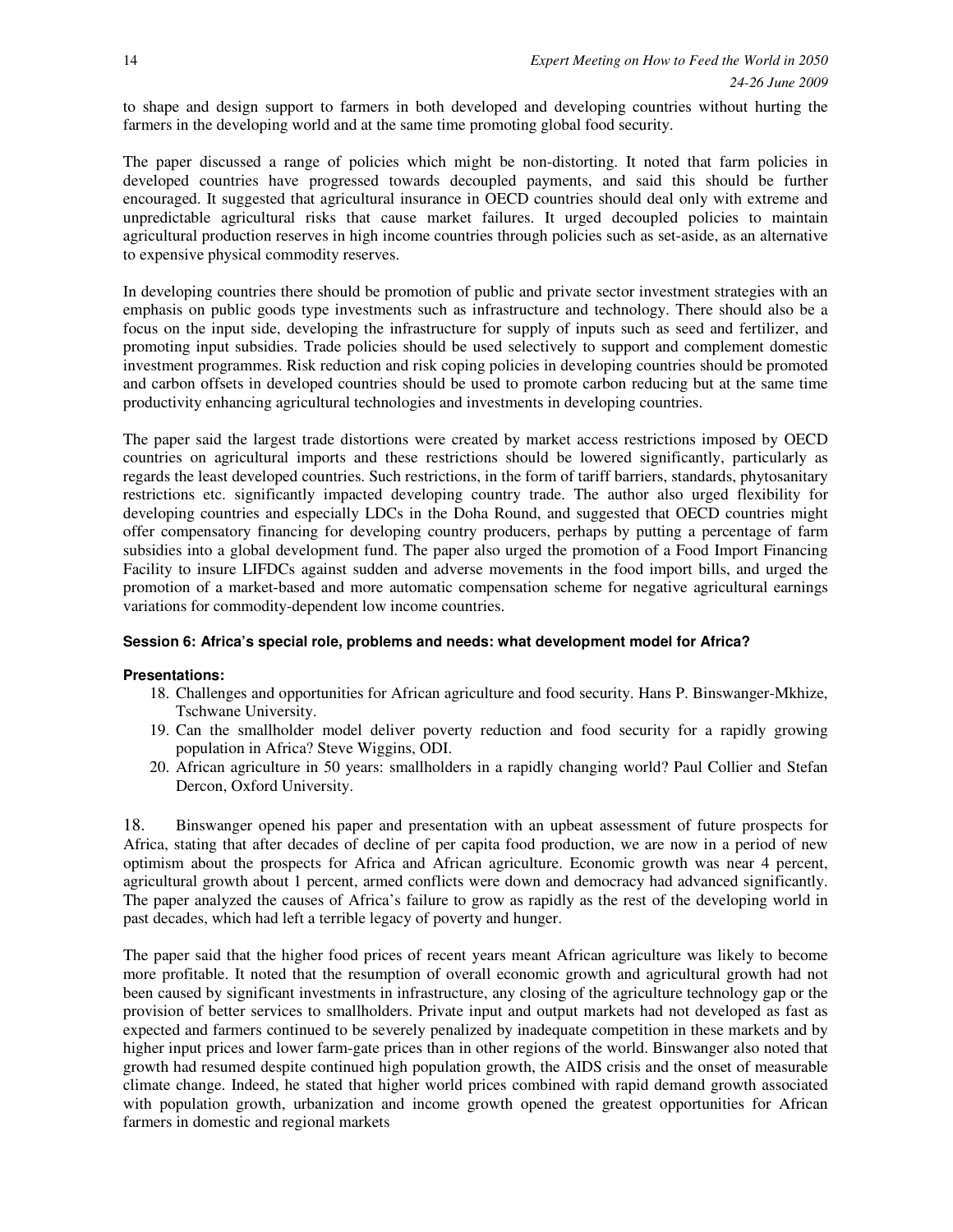Examining the impact of climate change, the paper said that depending on whether carbon fertilization benefits materialized, the aggregate negative impact of climate change on potential African agricultural output up to the 2080-2100 period was estimated to be between 15 and 30 percent. Since the specific nature and severity of changes were not known, it was not possible to plan specific measures for mitigating the effects, instead what was required was a strengthening of the capacity of African agriculture and food systems to adapt to climate change, through improved technology generation and adoption systems, more and better irrigation and drainage, better markets and greater ability to import food in bad years or on a yearround basis, greater preparedness for extreme weather events and better safety nets.

Examining the demographic question, the paper said rapid population growth was not only a drag on growth, but also generated huge unemployment problems among youth. Agricultural development should be seen as an opportunity to generate much more employment for rural youth and thereby stem urbanization. But it added that while the demographic transition had barely begun in Sub-Saharan Africa, faster economic growth, high female education, and a resumption of family programmes could significantly accelerate it, thereby creating a population dividend for future economic and agricultural growth.

Binswanger concluded with a four point agenda for action: countries should avoid backsliding on economywide and agricultural policies and further reduce disprotection where still practiced; barriers to intra-regional trade in food and other agricultural commodities should be reduced and institutions supporting regional trade, quality and phytosanitary controls and other regional agricultural public goods and services should be properly financed; domestic and regional funding should be increased for agricultural science, science education and research; domestic markets should be assisted to deepen and sharp improvements in smallholder services should be fostered.

19. The Wiggins paper and presentation examined the debate about which agricultural model was most likely to secure agricultural growth in Sub-Saharan Africa – smallholders or commercial farming. Wiggins stated that the empirical record of performance of both small and large farms in Africa was uneven and incomplete, which made analysis difficult, and there were significant regional variations in performance. He noted that there was broad understanding that the combination of creating a favourable investment climate, spending on public goods, fostering of economic institutions, the presence of demand at the farm gate, and conservation of natural resources were necessary. He also noted that agricultural supply chains were changing, with ever more demanding conditions being imposed on would-be suppliers that could marginalise small farms.

Wiggins conceded that the disappointing record of African agricultural development in many but not all countries over the last 30 years or more years, not surprisingly invited doubts about the ability of the predominantly smallholder structure of farming across the continent to deliver agricultural development. The essential conditions for smallholder development included a favourable investment climate for farming, and the creation of a level playing field in which farmers could buy inputs, access finance and sell their produce on something like neutral terms in which they were not exorbitantly taxed by domestic policy, albeit implicitly, or having to compete with subsidized food imports, or exporting to markets where prices had been depressed by the policies of OECD countries.

A second key condition was investment in public goods that support agriculture, most notably agricultural research and extension, rural roads, education, health care and in some cases irrigation and power supplies. The third key condition was the development of economic institutions to allocate and protect property rights, to facilitate trading, to reduce risk and allow collective action. And, of course, there was a need for the existence of demand that was transmitted effectively to the farm gate.

Since not all small farmers would be able to participate in growth to the same degree, the options for policymakers came down to the three Dorwood choices: Stepping up, Stepping out, or Hanging in. The uppermost quartile would be those stepping up, while those stepping out would need to be helped to move into the nonfarm economy, while those hanging in would require safety net support. The final conclusion was that smallholder development could help deliver food security in Africa. More food availability was likely to tend to push down food prices, while increased incomes for the poor were likely to mean greater access to food. But this would not be sufficient. A substantial part of the problem of child malnutrition in areas such as West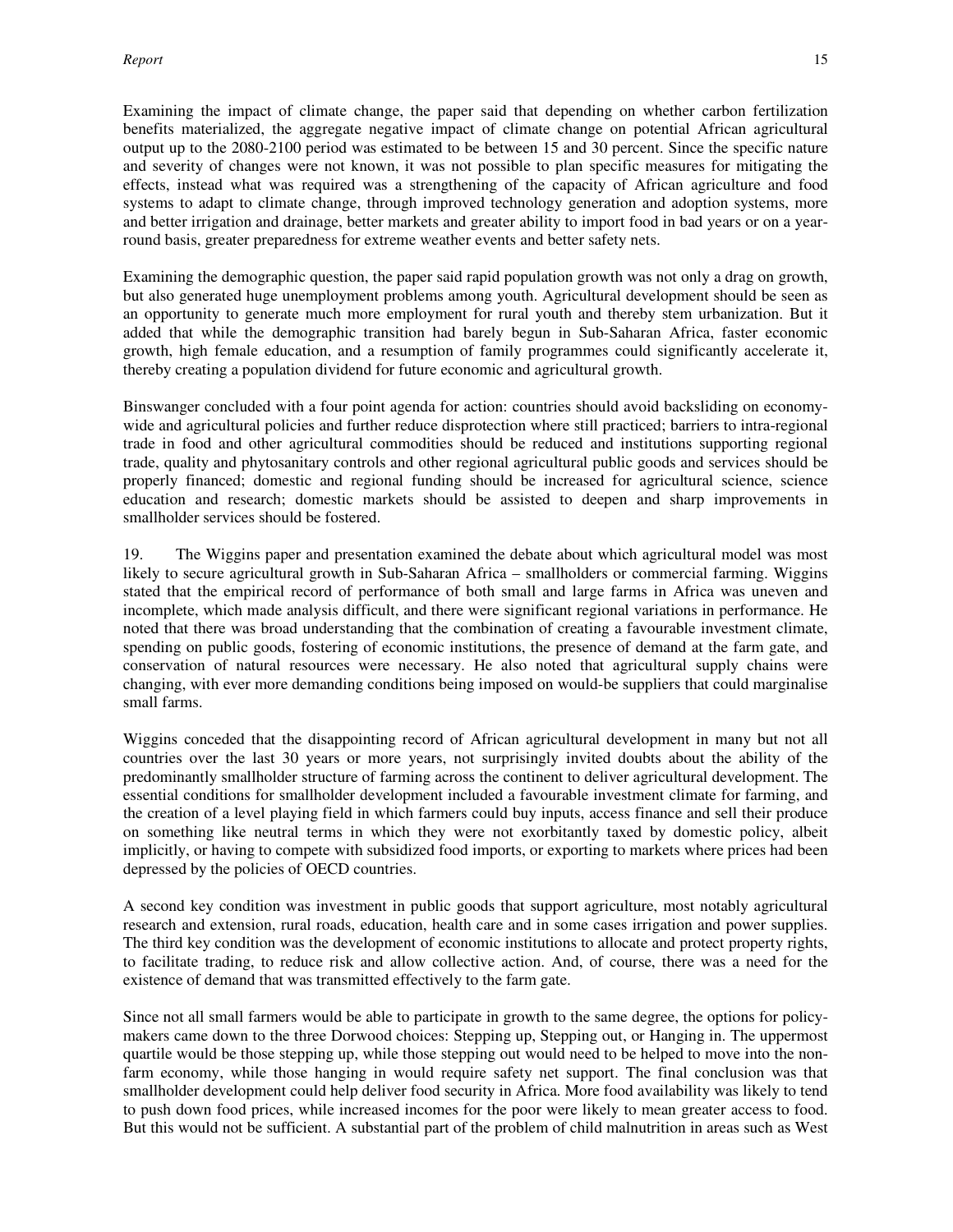Africa came from disease, not food supply. For better nutrition, the continent needed to do as much to ensure access to clean water, sanitation and primary health measures, as to grow more food.

20. In the final presentation, Paul Collier opened with an alternative vision of a successful Africa in fifty years time, characterized by a vast reduction in the number of people engaged in agriculture, a massive increase in the urban and coastal populations, a vast reduction in the size of the population living in rural areas relatively far from urban areas and the coasts, a considerable increase in labour productivity in agriculture, and a considerable increase in overall agricultural production. This contrasted with the current character of much of African agriculture: a vast and only slowly changing number of poor smallholders contributing most of agricultural output, with low yields, limited commercialization, few signs of rapid productivity growth, and population-land ratios that are not declining.

Collier noted that climate change strongly reinforced the need for African agriculture to adapt. If it was to be successful despite overall deteriorating agro-climatic conditions, new crops or varieties would need to be grown, often using different technologies. Furthermore the geographical distribution of agricultural activity would have to change. Collier asked whether the current model favoured by donors and most agricultural economists was likely to achieve the needed transformation. Its approach was to stimulate growth in smallholder agriculture by a variety of interventions from technology to market development. Collier and his co-author questioned this model, arguing that the perceived wisdom of the likely success of this strategy was based on weaker evidence than is commonly suggested. They believed that without considering more radical strategies, Africa's agricultural growth prospects might be weak. The alternative was not to return to the discredited 1950s and 1960s models of mechanized agriculture, but to consider more flexible organizational models in which not all bets were placed on a single unquestioned model of production.

The paper argued that much of the focus on smallholders might actually be hindering large-scale poverty reductions, and current policy ignored one key necessity for labour productivity growth: successful migration out of agriculture and rural areas. Collier identified three key areas where larger farms would benefit from economies of scale, which together suggested that the current model was flawed. These were skills and technology, finance and access to capital, and the organization and logistics of trading, marketing and storage. What was needed was a switch in the form of organization from informal and personalized to formal and institutionalized. The benefit of size was that it facilitated commercialization. The innovations of recent decades had made the rapid adoption of technology, access to finance, and high-speed logistics more important, and in the process given commercial agriculture a substantial advantage over the smallholder mode of production.

Collier argued that the reason there were few large commercial farms in Africa was not that they would be unable to compete with smallholdings, but primarily that commercial organizations can no longer gain access to land, and secondly that the business environment in Africa has in recent decades been more difficult than in competing locations that offered similar agronomic conditions. Difficulties in access to land and doing business have been due to cultural and political biases, rather than to an economic process. Collier said Governments were wary of the emergence of a large class of rural landless workers, and the Western NGOs were hostile to the entire notion of commercial agriculture. The belief of the authors was not that commercial agriculture would always prove to be superior to smallholder agriculture, but that if these impediments were lifted it would probably make a substantial contribution to African agricultural growth.

In conclusion the paper noted that in recent decades Brazilian agriculture had commercialized and become highly successful in global markets, propelled by intensive use of technology, finance and international logistics. Each of these elements were ill-suited to tiny, self-employed enterprises in which the head had no wealth other than land and little education. While there was a strong poverty-based case for trying to assist smallholder farmers, the agenda for African agricultural growth should surely be to introduce commercial agriculture on a competitive basis. The approach of consciously excluding commercial agriculture *a priori*, which has been pursued for the past four decades, had come at a cost. It would be better to let commercial agriculture compete in factor markets with smallholders, while cooperating with them in output markets.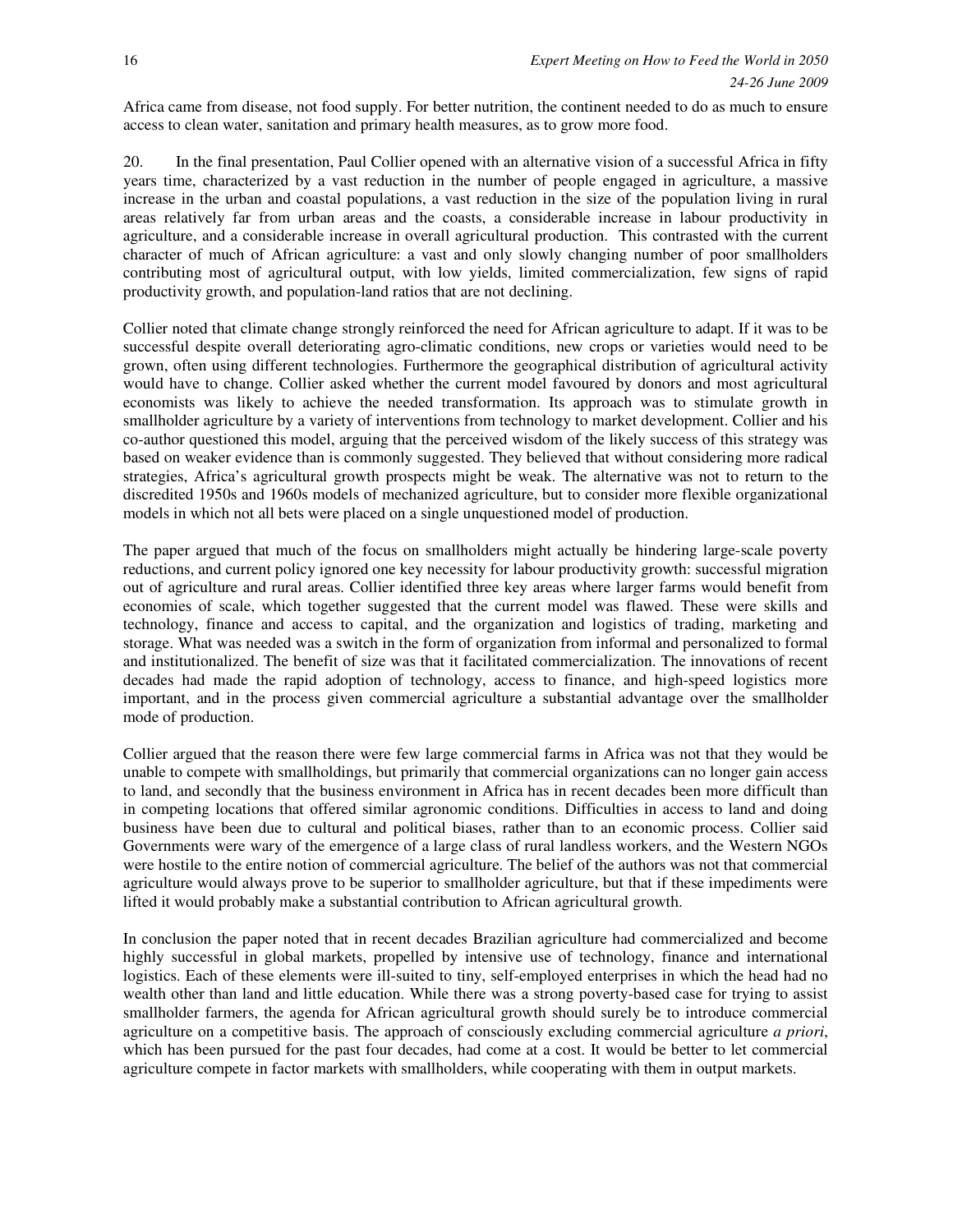## **CONCLUSIONS**

### **Crisis-proofing the world food system**

Following the formal presentations, the Chair invited participants to make proposals for concrete policy actions that could address the issues identified during the meeting and ensure that the world can indeed provide food security to all its citizens by the year 2050.

The Chair asked participants to focus on what needed to be done, who should do it, and how policy should differ from in the past. Following is a distillation of contributions.

### **1. Investment**

All participants agreed on the need for significant new and increased investment to secure the needed agricultural development, and in particular growth in yields, in productivity and production. The established correlation between spending on Research and Development and yield growth meant that R&D was an important focus of investment, particularly in developing countries. The CGIAR system needed revitalising. There was also a need for investment in improving market access both upstream and downstream, in rural infrastructure, in extension services, in risk management and rural finance, and in institutions and capacity development. Countries need to create an investment climate that would attract the private sector to participate. There was general agreement on the need for a code of conduct to manage the trend towards large international investments in farming in developing countries.

### **2. Access**

The question of access to food was as important as supply, so that simply producing enough food on aggregate was not a solution to feeding the world's expanded population in 2050. There were other ingredients to resolving problems of undernourishment such as clean water, sanitation and education, particularly of women. It was recognized that while this meeting had focused on supply-side issues and broad global developments, the gender dimension was critical to the issue of increasing agricultural production and productivity and improving access to food.

## **3. Trade**

There was agreement that the world commodity trading scene was likely to remain volatile and that price spikes could become more frequent. There was a problem of loss of confidence in the market by some importers to be addressed. Proposals were made for a clearing house system and a financing mechanism for poor countries. There was agreement that trade liberalisation and completion of the Doha Round were vital, and that efforts should be made to reduce the distortionary effects of farm support policies in OECD countries. Participants supported the proposal for a link between farm support in the OECD and a fund to assist developing countries farmers. Many agreed that efforts should be made to dissuade countries from imposing export bans, perhaps by bringing such moves under the WTO rules.

### **4. Africa**

While some participants debated the traditional smallholder model for African agricultural development , with proposals for removing barriers to larger commercial farming and improving opportunities for the poorest subsistence farmers outside agriculture as well as within it, others maintained that smallholders, if given the adequate conducive socio-economic environment, would still have an important role in Africa's future.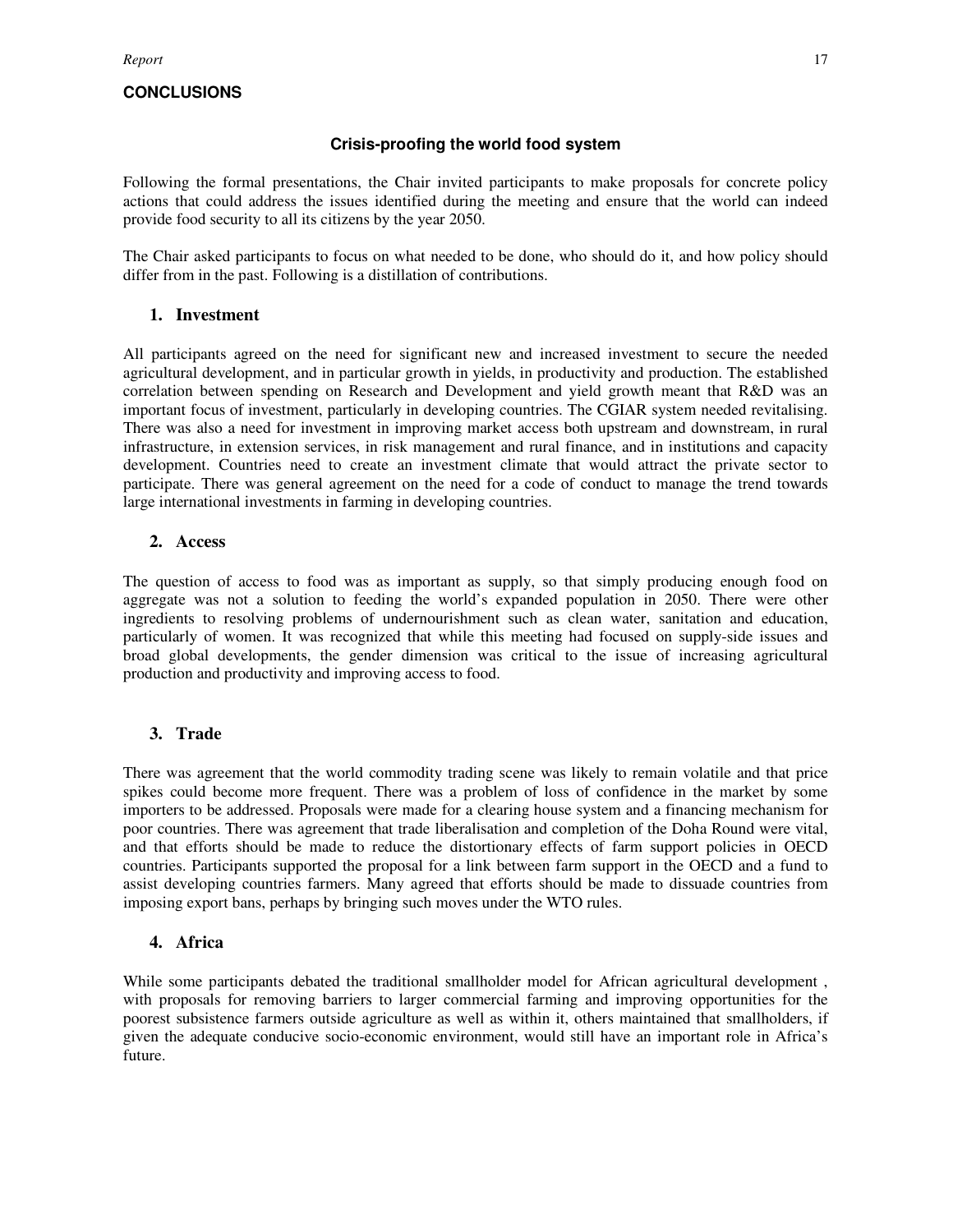## **5. Climate Change, bioenergy and technology**

The new challenges of climate change and the demand for bioenergy feedstock meant new solutions should be considered. Since the exact effect of climate change could not be known, the important thing was to enhance the capacity of countries to respond. There was agreement that the suite of tools needed to meet the challenge would include the use of GMOs. In developing countries the argument for using GMOs was that by increasing and stabilizing yields they could be life-saving, rather than simply cost-cutting, which was the driver in developed countries. There was a need to help developing countries put in place regulatory processes that would facilitate the roll-out of GM crops.

## **6. Institutions**

Many participants called for an institutional revolution to ensure that farmers and others receive the support and incentives they need at all stages in the value chain. Historical fiscal discrimination against agriculture should be ended.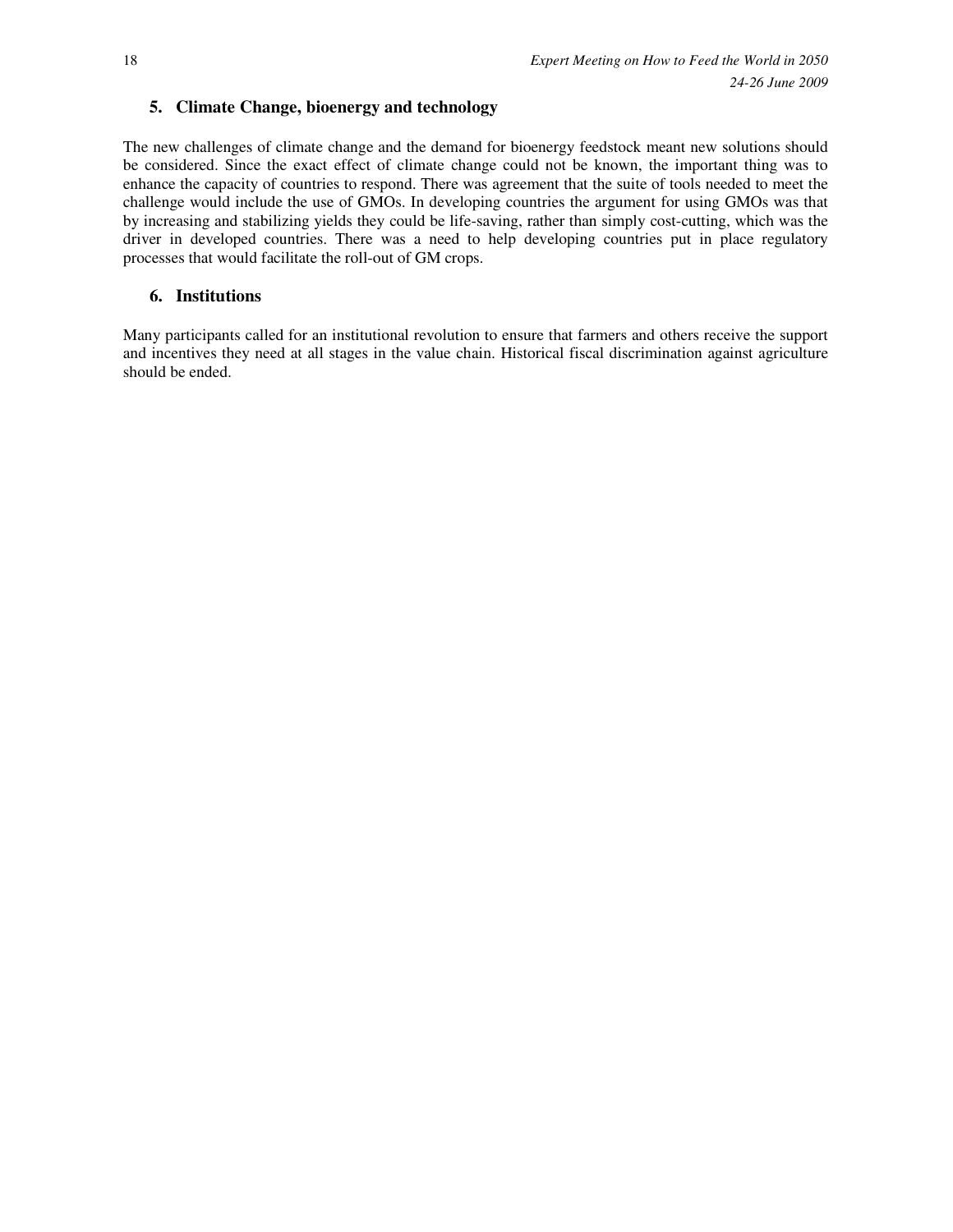# **LIST OF PARTICIPANTS**

# **FAO EXPERT MEETING ON HOW TO FEED THE WORLD IN 2050, 24-26 JUNE 2009**

| Alexandratos, Nikos, FAO                 | NIKOS.ALEXANDRATOS@FAO.ORG;       |
|------------------------------------------|-----------------------------------|
| Anriquez, Gustavo, FAO                   | GUSTAVO.ANRIQUEZ@FAO.ORG;         |
| Aziz Elbehri, FAO                        | AZIZ.ELBEHRI@FAO.ORG;             |
| Baffes, John, World Bank                 | JBAFFES@WORLDBANK.ORG;            |
| Beintema, Nienke, IFPRI                  | N.BEINTEMA@IFPRI.ORG;             |
| Binswanger, Hans, Tshwane University     | BINSWANGERH@GMAIL.COM;            |
| Blandford, David, Penn State University  | DBLANDFORD@PSU.EDU;               |
| Boedeker, Gerold, FAO                    | GEROLD.BOEDEKER@FAO.ORG;          |
| Bruinsma, Jelle, FAO                     | JELLE.BRUINSMA@FAO.ORG;           |
| Buettner, Thomas, UNPOP                  | BUETTNER@UN.ORG;                  |
| Byerlee, Derek                           | DBYERLEE@GMAIL.COM;               |
| Caron, Patrick, CIRAD                    | PATRICK.CARON@CIRAD.FR;           |
| Collier, Paul, Oxford University         | PAUL.COLLIER@ECONOMICS.OX.AC.UK   |
| Cramon, Stephan, University of Göttingen | SCRAMON@GWDG.DE                   |
| Dawe, David, FAO                         | DAVID.DAWE@FAO.ORG                |
| De Haen, Hartwig, U Göttingen            | H.DEHAEN@WEB.DE                   |
| Deane, Christine, FAO                    | CHRISTINE.DEANE@FAO.ORG;          |
| Dercon, Stefan, Oxford University        | STEFAN.DERCON@ECONOMICS.OX.AC.UK; |
| Dorin, Bruno, CIRAD                      | BRUNO.DORIN@CIRAD.FR;             |
| Edmeades, Greg                           | GREG_EDMEADES@MSN.COM;            |
| Elliott, Howard                          | HOWARDELLIOTT@SHAW.CA;            |
| Fischer, Guenther, IIASA                 | FISHER@IIASA.AC.AT;               |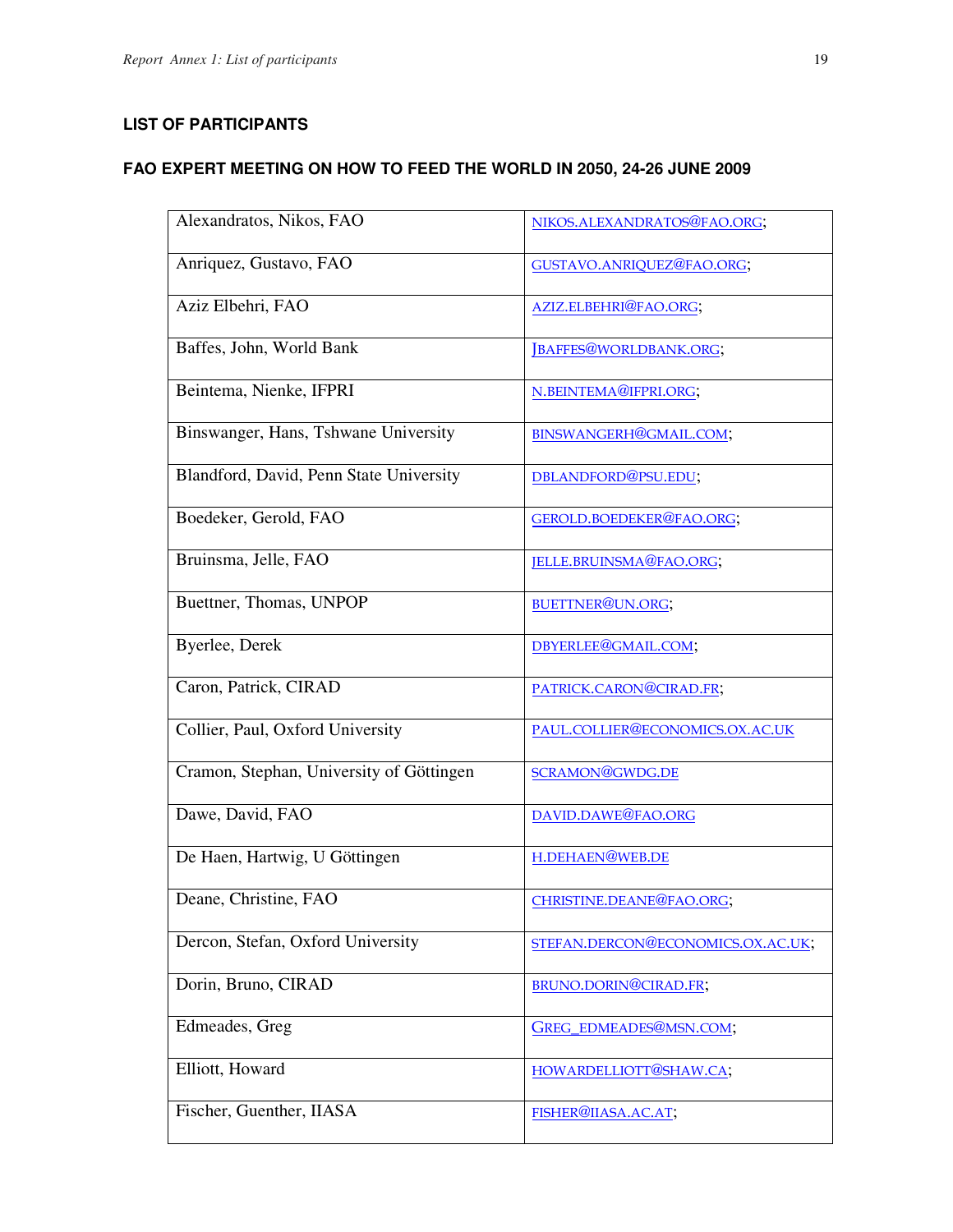| Fischer, Tony, CSIRO                       | TONY.FISCHER@CSIRO.AU;          |  |
|--------------------------------------------|---------------------------------|--|
| Ganry, Jacky, GFAR                         | JACKY.GANRY@FAO.ORG;            |  |
| Hallam, David, FAO                         | DAVID.HALLAM@FAO.ORG;           |  |
| Heinemann, Edward                          | E.HEINEMANN@IFAD.ORG;           |  |
| Hillebrand, Evan, U Kentucky               | EHILL2@EMAIL.UKY.EDU;           |  |
| Hubert, Bernard, INRA                      | BERNARD.HUBERT@AVIGNON.INRA.FR; |  |
| Mahjoubi, Rafik, FAO                       | RAFIK.MAHJOUBI@FAO.ORG;         |  |
| Matuschke, Ira, FAO                        | IRA.MATUSCHKE@FAO.ORG;          |  |
| Mirza, Hafiz, UNCTAD                       | HAFIZ.MIRZA@UNCTAD.ORG;         |  |
| Msangi, Siwa, IFPRI                        | S.MSANGI@CGIAR.ORG;             |  |
| Parsons, Nick, FAO                         | NICK.PARSONS@FAO.ORG;           |  |
| Remy, Philippe, IFAD                       | P.REMY@IFAD.ORG;                |  |
| Sarris, Alexander, FAO                     | ALEXANDER.SARRIS@FAO.ORG;       |  |
| Schmidhuber, Josef, FAO                    | JOSEF.SCHMIDHUBER@FAO.ORG;      |  |
| Searchinger, Timothy, Princeton University | TSEARCHI@PRINCETON.EDU;         |  |
| Stamoulis, Kostas, FAO                     | KOSTAS.STAMOULIS@FAO.ORG;       |  |
| Tangermann, Stefan, U Göttingen            | STEFAN.T@NGERMANN.NET;          |  |
| Trostle, Ronald, ERS/USDA                  | RTROSTLE@ERS.USDA.GOV;          |  |
| Van der Mensbrugghe, Dominique, World Bank | DVANDERMENSBRUGG@WORLDBANK.ORG; |  |
| Viatte, Gèrard                             | GERARD.VIATTE@UBIQUANDO.COM;    |  |
| Wiebe, Keith, FAO                          | KEITH.WIEBE@FAO.ORG;            |  |
| Wiggins, Steve, ODI                        | S.WIGGINS@ODI.ORG.UK;           |  |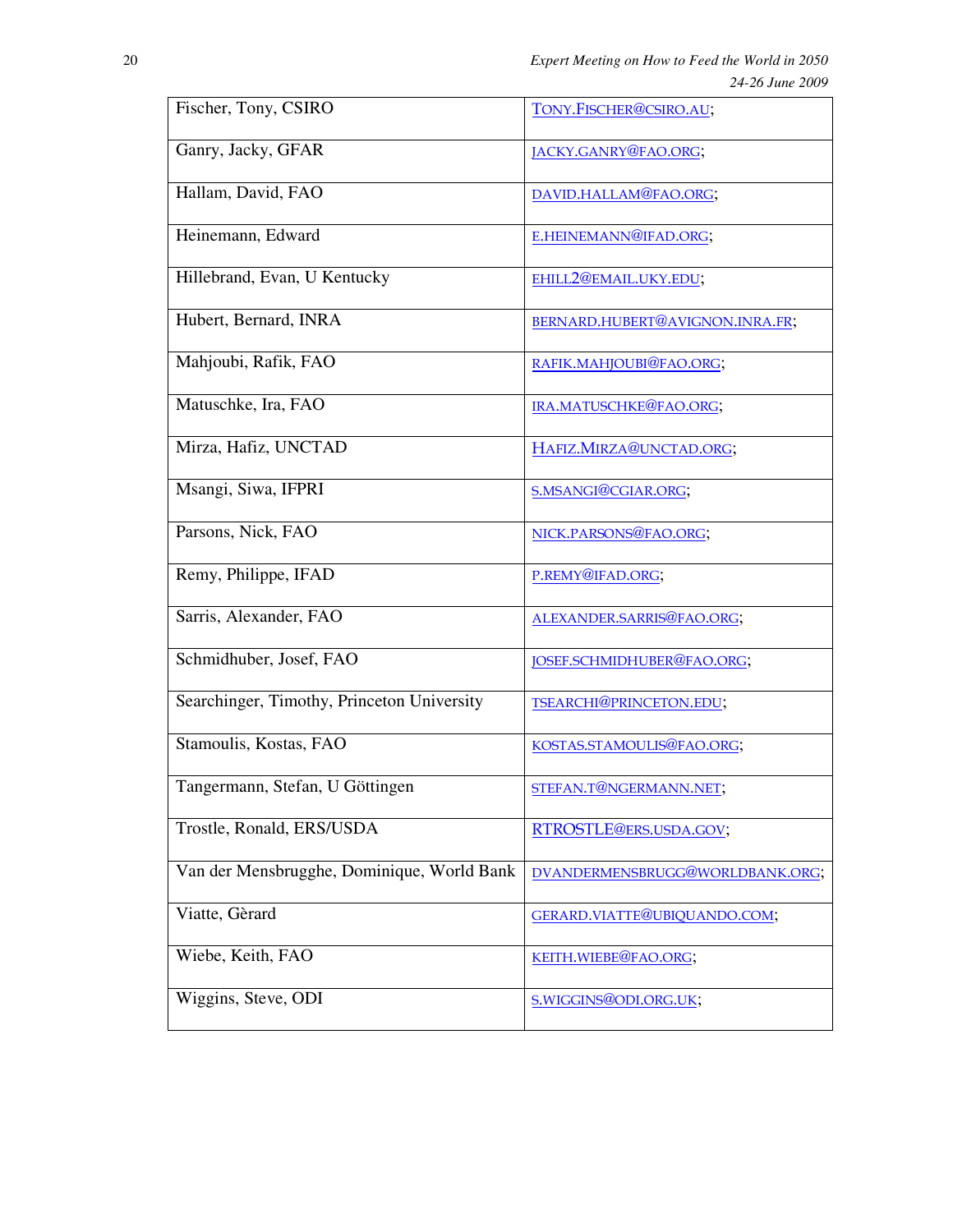# **FAO EXPERT MEETING ON HOW TO FEED THE WORLD IN 2050, 24-26 JUNE 2009, FAO HEADQUARTERS, ROME (MEXICO ROOM)**

# **AGENDA**

# **WEDNESDAY, 24 June 2009**

| $09.30 - 10.00$ | Welcome Address (Hafez Ghanem)                                                                                          |  |
|-----------------|-------------------------------------------------------------------------------------------------------------------------|--|
| $10.00 - 13.00$ | <b>Session 1:</b>                                                                                                       |  |
|                 | Global agriculture to 2050: How will the world's food and agriculture sector develop in a dynamically changing          |  |
|                 | economic and resource environment?                                                                                      |  |
|                 | The macroeconomic environment, commodity markets: A longer term outlook. (Presenters: Dominique van der<br>٠            |  |
|                 | Mensbrugghe, John Baffes; World Bank)                                                                                   |  |
|                 | Poverty, growth and inequality over the next 50 years. (Presenter: Evan Hillebrand, University of Kentucky)<br>٠        |  |
|                 | Agrimonde: Scenarios and challenges for feeding the world in 2050 (Presenters: Bruno Dorin, Patrick Caron, Bernard<br>٠ |  |
|                 | Hubert, CIRAD/INRA)                                                                                                     |  |
|                 |                                                                                                                         |  |
| $14.30 - 17.30$ | <b>Session 2:</b>                                                                                                       |  |
|                 | The resource base to 2050: Will there be enough land, water and genetic potential to meet future food and biofuel       |  |
|                 |                                                                                                                         |  |
|                 | demands?                                                                                                                |  |
|                 | World food and agriculture to 2030/2050. Highlights and views from mid-2009 (Presenter: Nikos Alexandratos, FAO)<br>٠   |  |
|                 | World agriculture in a dynamically-changing environment: IFPRI's long-term outlook for food and agriculture under<br>٠  |  |
|                 | additional demand and constraints (Presenter: Siwa Msangi, IFPRI)                                                       |  |
|                 | The resource outlook to 2050. By how much do land, water use and crop yields need to increase by 2050? (Presenter:<br>٠ |  |
|                 | Jelle Bruinsma, FAO)                                                                                                    |  |
|                 | How do climate change and bioenergy alter the long-term outlook for food, agriculture and resource availability<br>٠    |  |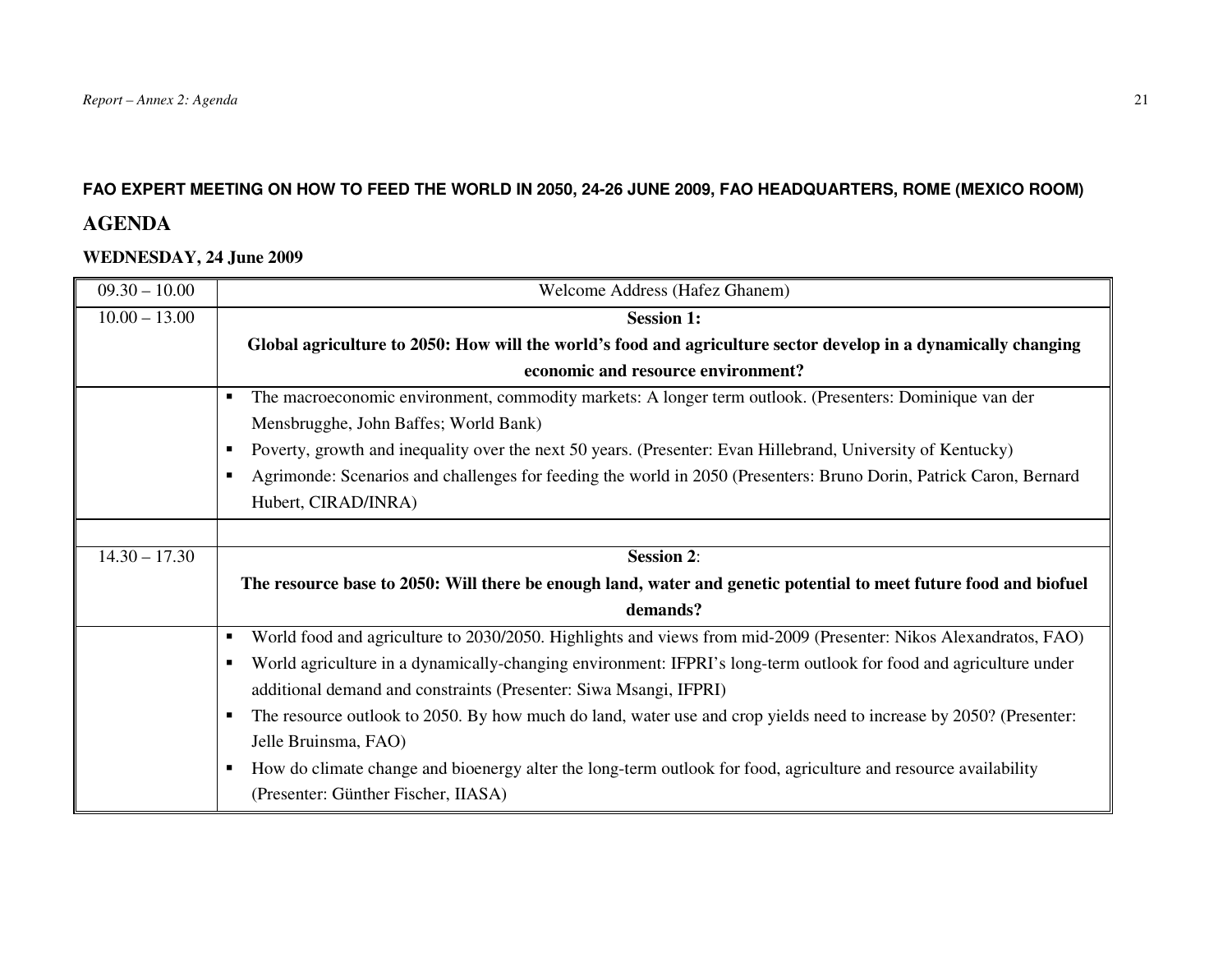# **THURSDAY, 25 June 2009**

| $09.00 - 12.30$ | <b>Session 3:</b>                                                                                                                       |  |
|-----------------|-----------------------------------------------------------------------------------------------------------------------------------------|--|
|                 | The investment challenge to 2050: How much, where to invest, what priorities and what sources?                                          |  |
|                 | Investment requirements under new demands on world agriculture: Feeding the world with bioenergy and climate change                     |  |
|                 | (Presenter: Siwa Msangi, IFPRI)                                                                                                         |  |
|                 | Capital requirements for developing countries' agriculture to 2050. (Presenter: Josef Schmidhuber, FAO)                                 |  |
|                 | Drivers of investment in large-scale farming: Evidence and implications (Presenter: Derek Byerlee, The World Bank)                      |  |
|                 | Investment in developing countries' food and agriculture: Assessing agricultural capital stocks and their impact on<br>٠                |  |
|                 | productivity (Presenter: Stephan Cramon, University of Goettingen)                                                                      |  |
|                 |                                                                                                                                         |  |
| $14.00 - 17.30$ | <b>Session 4:</b>                                                                                                                       |  |
|                 | The investment challenge and the technology challenge to 2050                                                                           |  |
|                 | International investments in agricultural production in developing countries. Win-win or neo-colonialism? (Presenter:<br>$\blacksquare$ |  |
|                 | David Hallam, FAO)                                                                                                                      |  |
|                 | Foreign direct investment and other forms of TNC participation in agricultural production: Trends and implications.                     |  |
|                 | (Presenter: Hafiz Mirza, UNCTAD)                                                                                                        |  |
|                 | How can technology deliver for food crop yields (Presenter: Tony Fischer, CSIRO)<br>٠                                                   |  |
|                 | Setting meaningful investment targets in agricultural development: Challenges, opportunities, and fiscal realities                      |  |
|                 | (Presenters: Nienke Beintema, Howard Elliott, IFPRI)                                                                                    |  |